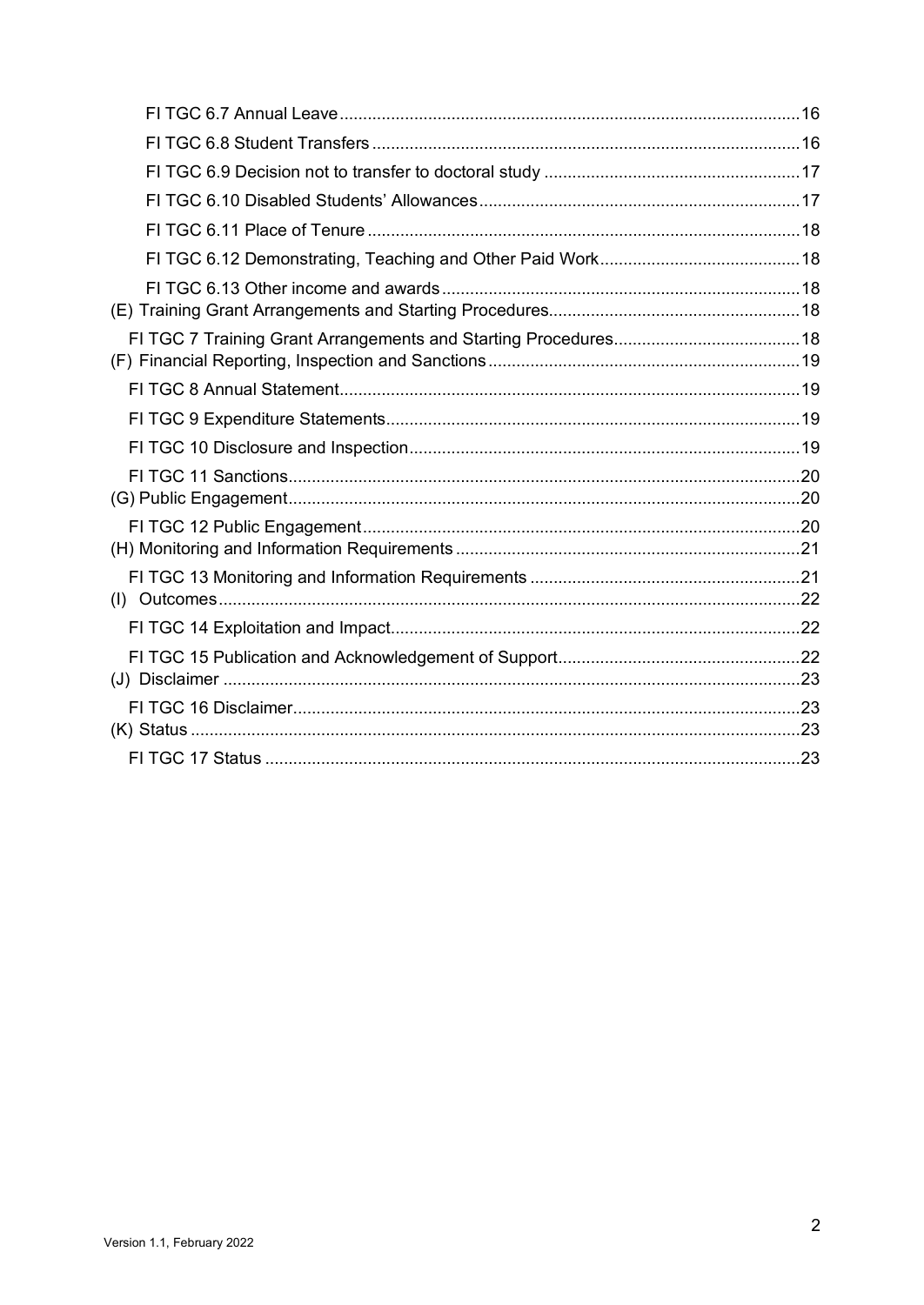### <span id="page-2-0"></span>**Introduction**

#### <span id="page-2-1"></span>Terms and Conditions of Faraday Institution Training Grants

These conditions relate to Faraday Institution Training Grants (FITGs).

These conditions should be read in conjunction with:

- the relevant Faraday Institution Training Grant offer letter;
- all relevant Faraday Institution statements, policies and guidance, as and when published at [www.faraday.ac.uk/terms-policies;](http://www.faraday.ac.uk/terms-policies) and
- all relevant UK Research and Innovation (UKRI) (previously Research Councils UK) statements, policies and guidance, including in particular the UKRI's Statement of Expectations: [https://www.ukri.org/about-us/policies-standards-and-data/good-research-resource](https://www.ukri.org/about-us/policies-standards-and-data/good-research-resource-hub/supporting-skills-and-talent/)[hub/supporting-skills-and-talent/](https://www.ukri.org/about-us/policies-standards-and-data/good-research-resource-hub/supporting-skills-and-talent/)

<span id="page-2-2"></span>**Definitions** 

Training Grant (TG): A grant to the Faraday Institution to enable the Faraday Institution to fund the training of students where the training leads to the award of a recognised postgraduate qualification.

Faraday Institution Training Grant (FITG): A grant from the Faraday Institution to a Research Organisation (RO) for the provision of postgraduate study.

Training Grant Condition (TGC): Conditions which are required to enable the Faraday Institution to comply with its obligations to a Research Council in respect of the FITG are prefaced by the letters FI TGC.

Funding Assurance Programme (FAP): A programme of visits and office-based tests to seek assurance that grant funds are used for the purpose for which they are given and that grantsare managed in accordance with the conditions under which they are awarded.

Fees: The funds required by a RO for a student to register for a higher degree.

Fees Only Award: The term used for a studentship, which excludes funds for a stipend.

Faraday Institution (FI)

Gateway to Research (GTR) is a web-based portal <http://gtr.ukri.org/> that provides access to information about research funded by the seven Research Councils and Innovate UK. Data made available via GTR includes information about the individual awards, projects, people, organisations, publications and outcomes of publicly funded research. GTR aims to increase impact by making information on publicly funded research more accessible

Je-S Student Details (Je-S SD): The Research Councils' web-based data collection system, which the Faraday Institution and / or Research Organisations use to return details of the students and student research projects, funded from the FITG.

Research Organisation (RO): The organisation to which the FITG is awarded and which shall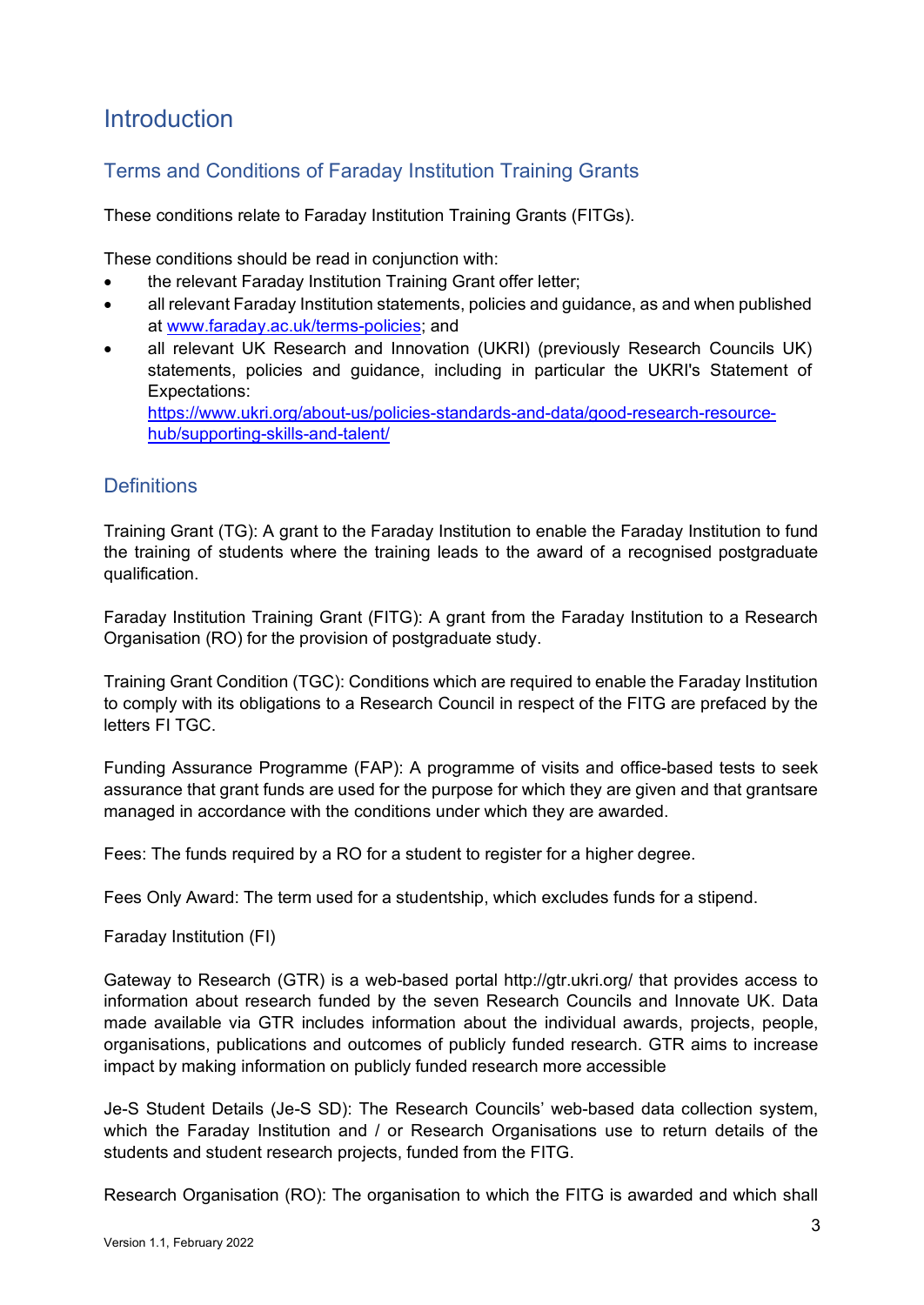take responsibility for the management of the research training programme and the accountability of funds provided under these conditions.

Stipend: The funds awarded by the Research Organisation to students to cover their maintenance while undertaking postgraduate training leading to the award of a postgraduate degree.

Students: The term used to identify postgraduates who are funded through the FITG.

Studentship: The term used for the funding award made to a student for the purpose of undertaking postgraduate training leading to the award of a postgraduate degree.

Third Party: any person/organisation to which the RO passes on any of the FITG funds.

#### <span id="page-3-0"></span>**Background**

The Faraday Institution (FI) receives Training Grants (TGs) from EPSRC which is one of the Research Councils of UKRI for the purpose of funding students to undertake PhDs and certain terms and conditions are linked to documents published by EPSRC and UKRI as set out in these terms.

The FI's purpose is to deliver distributed mission inspired research in energy storage technologies.

The FI distributes its TGs by making a number of Faraday Institution training grants (FITGs) to selected institutions (ROs) in accordance with these core conditions. The level of stipend and the duration of studentships is as set out in the relevant offer letter. The full stipend must be passed onto the student, subject to student eligibility (FI TGC 6). Any location or subject specific enhancement will be included in the stipend specified in the relevant offer letter.

The FI may add additional conditions to the TG to reflect the particular circumstances and requirements of their organisation, or the nature of a particular TG.

Acceptance of a FITG constitutes acceptance of these conditions and any additional conditions set out in the relevant offer letter. These conditions also apply to activities subcontracted to 3rd parties. These conditions cannot be waived or varied without the consent of FI. Any request by the RO to FI to vary these conditions must be submitted in writing to FI and approved in writing by the Chief Executive Officer of FI.

References in these conditions to statutory provisions and guidance include any subsequent amendments or re-enactments.

The FI reserves the right to amend these conditions.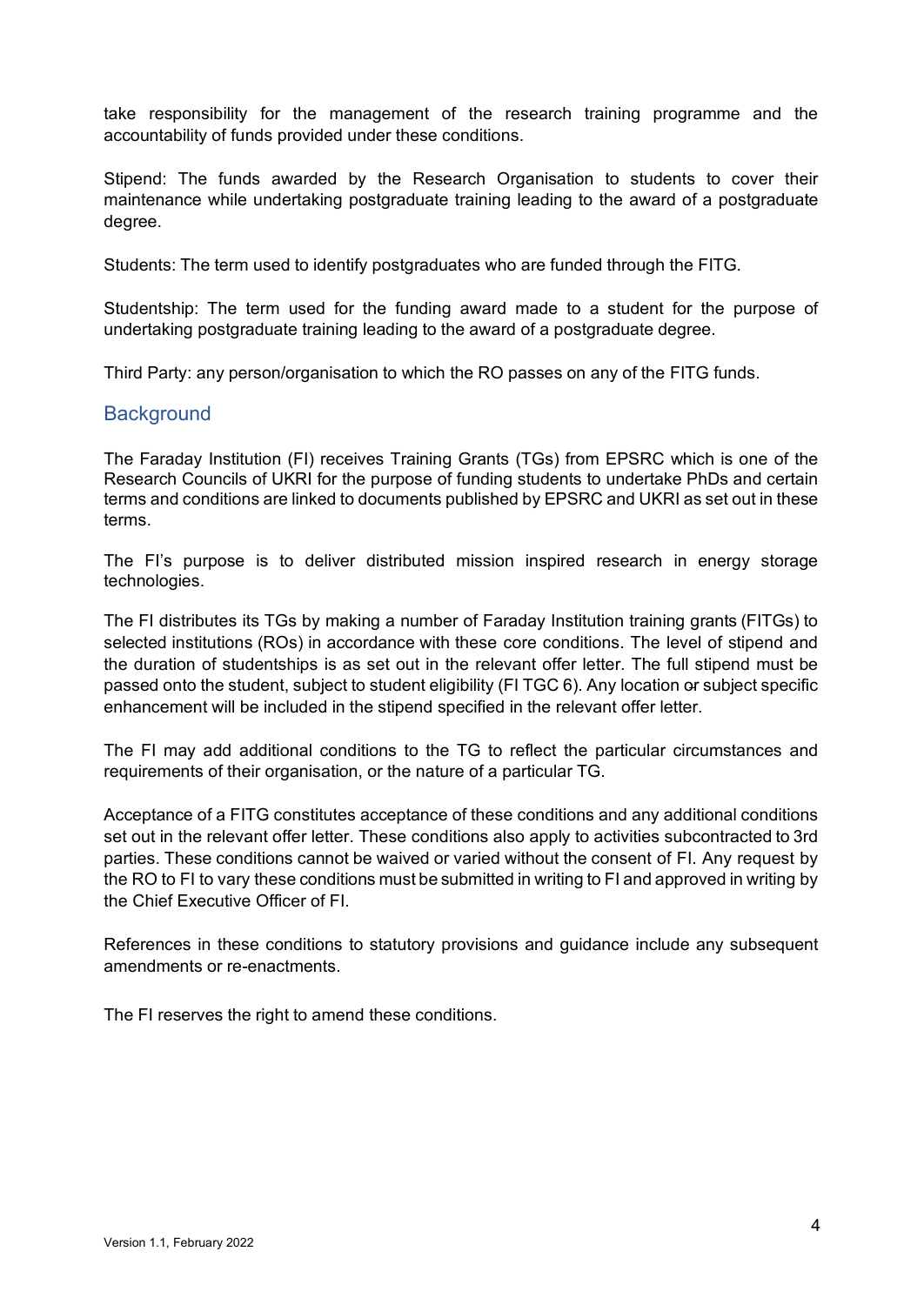# <span id="page-4-0"></span>(A) Regulations

#### <span id="page-4-1"></span>FI TGC 1 Use of Grants Proposal Information and Data Protection Privacy **Notice**

The FI will use information provided on the RO's application for an FITG for processing the application or in relation to the administration of the FITG, for the award of any subsequent grant, and for the payment, maintenance and review of the grant. This includes data submitted through the Je-S SD.

Use of submitted data may include:

- Registration and processing of applications;
- Operation of grants processing and management information systems;
- Preparation of material for use by reviewers and peer review panels;
- Administration, investigation and review of grant proposals;
- Sharing proposal information on a strictly confidential basis with other funding organisations, including EPSRC;
- To seek contributions to the funding of proposals;
- Statistical analysis in relation to the evaluation of postgraduate training trends:
- Policy and strategy studies;
- Assisting EPSRC to meet its obligations for public accountability and the dissemination of information;
- Making it available on the FI website and/or for EPSRC's website and other publicly available databases, including GTR, and in reports, documents and mailing lists.

The FI may transfer data to EPSRC for further processing for the above purposes.

Data that may be made available on FI and/or EPSRC's web sites and other publicly available databases and in reports, documents and mailing lists will include the following data:

- Student name
- Name(s) of project partner organisations and supervisors
- Project titles and topics
- Project summaries
- Registration and expected submission dates
- Numbers of students in particular regions, universities or departments in context of theTG funding announced
- Aggregated information regarding demographics, student numbers, stipend levels, qualifications, age at start, migration levels (from first degree university to another) etc.

The RO must ensure that students, supervisors and project partners are made aware what information, including personal data is collected and processed, in compliance with their obligations under the General Data Protection Regulation (GDPR). This includes what data will be provided to FI and Research Councils, and how information about their studentship will be used by the FI, Research Councils and the RO.

Students will be contacted by the FI in order to be notified about the FI training programme. Students will also be included in standard mailings but may choose to opt out of receiving those, provided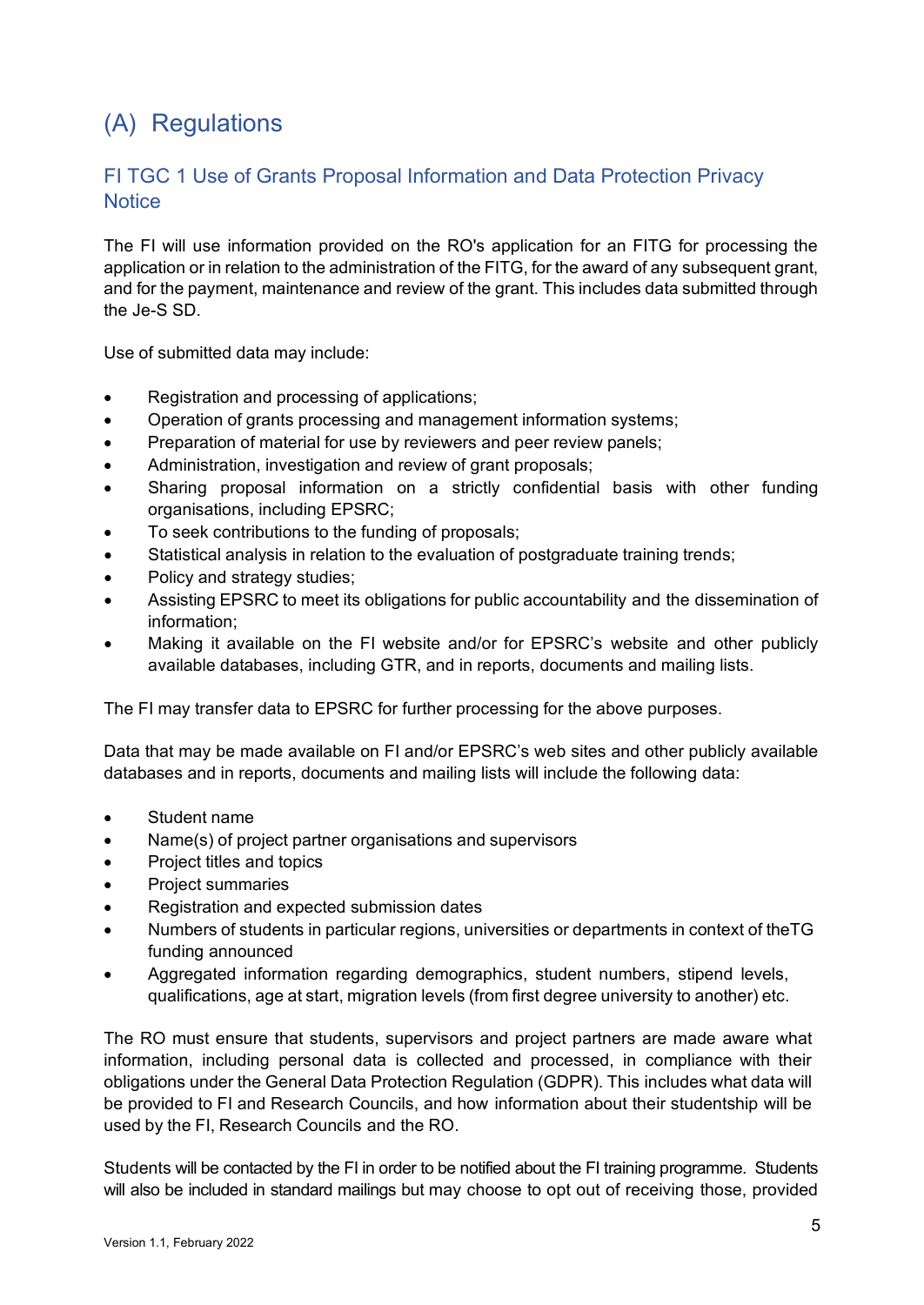they comply with allother conditions associated with the FITG.

All personal data collected by FI during the application for or administration of a FITG will be handled in accordance with the GDPR principles.

The RO must provide, on request, a description of their students' areas of study (updated abstracts), which FI and/or Research Councils might include in any of their publications, such as Annual Reports or on website.

#### <span id="page-5-0"></span>FI TGC 2 Freedom of Information Act and Environmental Information **Regulations**

Attention is drawn to the provisions of the Freedom of Information Act 2000 (FOIA) and the Environmental Information Regulations (EIRs). Research Councils have issued Publication Schemes, which set out the types of information publicly available on their websites or published as documents.

In addition, Research Councils have an obligation to respond to specific requests and may be required to disclose information about or provided by FI and /or RO. This may include information provided by the RO to the FI. Insome cases, the Research Council may consult FI and/or the RO before disclosure, but it is under no obligation to do so.

If a RO considers that any information it provides to the FI and/or direct to a Research Council would be subject to an exemption under FOIA or the EIRs, then it should clearly mark the information as such and provide an explanation of why it considers the exemption applies and for how long. Where the Research Council consults with FI before disclosure, FI will draw its attention to this explanation, but the Research Council is not obliged to accept it as binding.

Where a Research Council determines that FI and/or a RO is holding information on its behalf that it requires in order to comply with its obligations under FOIA or EIRs, the RO undertakes to provide access to such information as soon as reasonably practicable on request of the Research Council or FI and in any event within five working days.

In some cases, the RO may be directly responsible for complying with FOIAand the EIRs; in such cases, FI and Research Councils accept no responsibility for any failure to comply by the RO.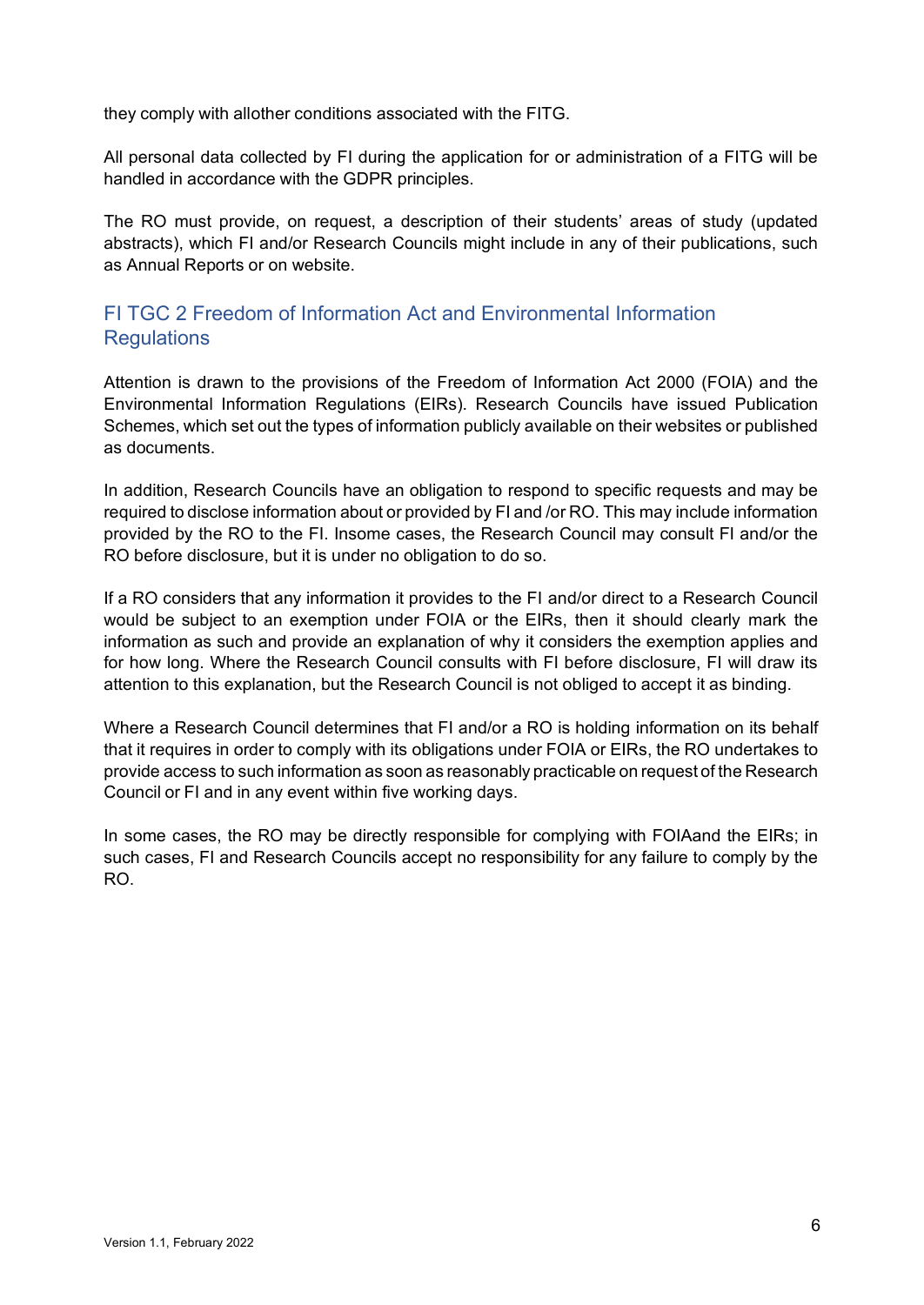## <span id="page-6-0"></span>(B) Responsibilities of the Research Organisation

#### <span id="page-6-1"></span>FI TGC 3 Responsibilities of the Research Organisation

The RO is responsible for selecting, administering and supervising students throughout their period of training, in accordance with current good practice as detailed in the Quality Assurance Agency (QAA) publication: UK Quality Code for Higher Education, https://www.gaa.ac.uk/quality[code](https://www.qaa.ac.uk/quality-code) and in accordance with any additional FI requirements, including the UKRI's statement of expectations [https://www.ukri.org/about-us/policies-standards-and-data/good-research](https://www.ukri.org/about-us/policies-standards-and-data/good-research-resource-hub/supporting-skills-and-talent/)[resource-hub/supporting-skills-and-talent/](https://www.ukri.org/about-us/policies-standards-and-data/good-research-resource-hub/supporting-skills-and-talent/)

In particular, the RO must:

- Ensure that the student be released to participate in the FI training programme:
- Promote Diversity and equality in all aspects of the recruitment and career management of students as detailed in guidance given to supervisors and the Faraday Institution EDI Charter which is accessible here: [www.faraday.ac.uk/terms-policies](http://www.faraday.ac.uk/terms-policies)
- Make available adequate facilities and resources for the research training;
- Provide a safe working environment is provided, meeting the requirements of health and safetylegislation, and any other legislation concerning the health, welfare and rights of students, including GDPR;
- Ensure projects lie within the remit of the FI:

The RO must ensure that the research supported by the FITG complies with all relevant legislation and Government regulation, including that introduced while work is in progress. This requirement includes approval or licence from any regulatory body that may be required before the research can commence. Where a third party, such as a regulatory body, becomes involved with investigating alleged breaches in legislation as a result of work funded by the FITG, the RO must inform FI immediately of the circumstances.

The RO is expected to take reasonable steps to recover monies paid to students in advance who leave or whose studentship is terminated.

The RO is accountable for the conduct of the research, the use of public funds and for ensuring the proper financial management of grants. These obligations apply wherever the research is carried out; either at the RO or a collaborating organisation or other third party.

The RO must ensure that funds are spent in a way that is consistent with the purpose and conditions of the award.

The RO is responsible for the timely and accurate submission of all expenditure statements and reports required by the award.

The RO shall ensure that it carries out appropriate due diligence on any third parties used to deliver any part of the work funded by the grant and shall ensure in particular that activities carried out by such third parties comply with these conditions. The RO shall provide FI and/or EPSRC and/or UKRI on request with details of expenditure of the FITG by any third party. The following Due Diligence guidance and questionnaire should be followed, regardless of whether any Third Parties used to deliver all, or part, of the research activity are based in the United Kingdom or overseas:

<https://www.ukri.org/about-us/policies-standards-and-data/good-research-resource-hub/equitable-partnerships/>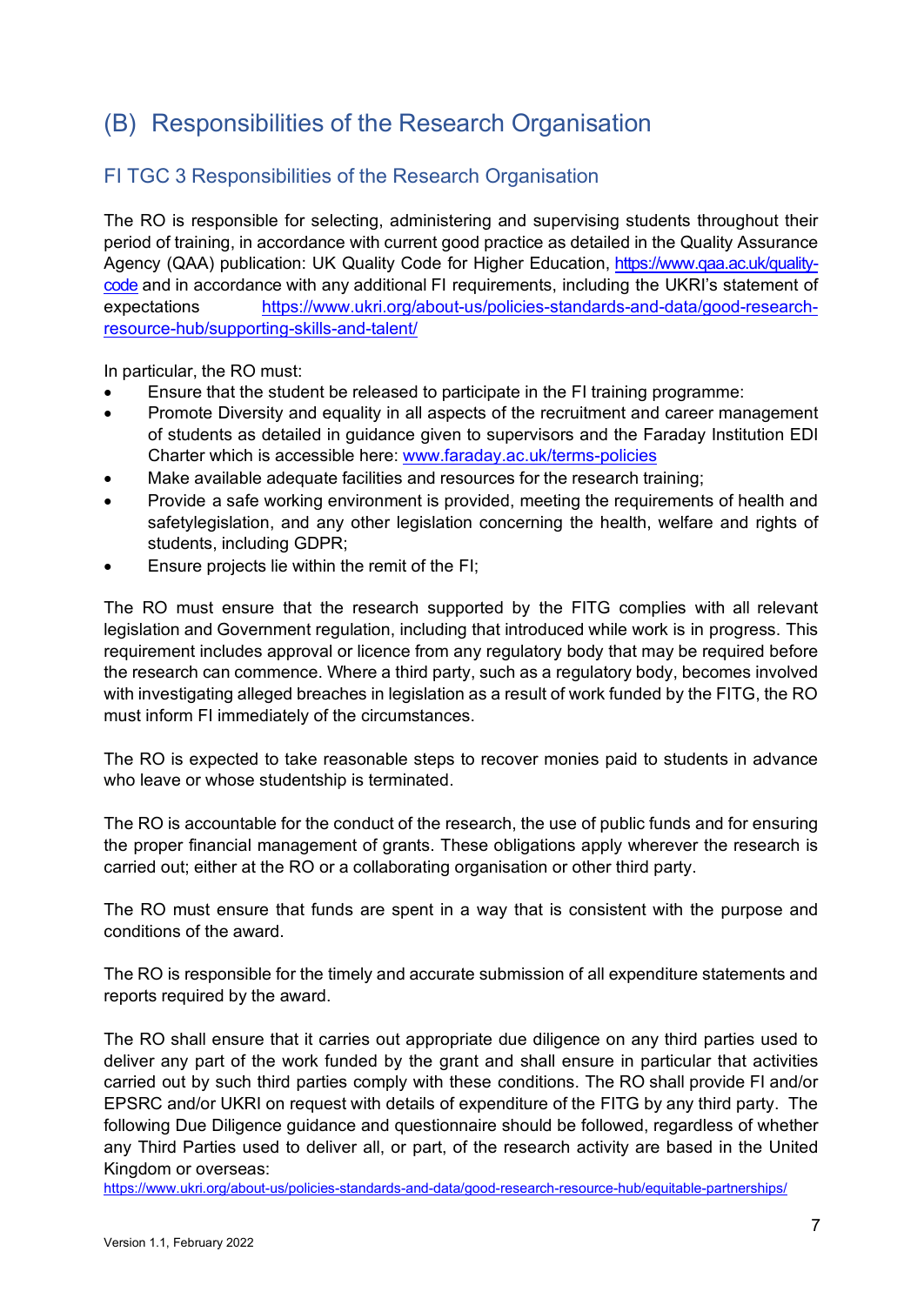The RO shall comply with European Union state aid law in their own uses of FI funding (for so long as such law may apply). In the case of any breach of state aid law FI may be required to recover all or some funding, together with interest. FI may also be required to withhold funding or aspects of funding where the RO is subject to a state aid inquiry or which has an outstanding recovery notice against it.

The RO must retain all accounting information relating to the FITG for the current financial year plus the subsequent six years after the submission date of the final expenditure statement.

The RO must ensure that when individuals accept a studentship, they are aware that they are authorising that

- The RO will disclose to FI and to the EPSRC and UKRI any information that those organisations request regarding the progress of their studies, the submission of their thesis (where appropriate), and the completion oftheir studies.
- The RO will disclose student contact details to FI and EPSRC/UKRI. This is to allow correspondence to students.Correspondence is likely to be about funded courses or possibly asking for views about funded postgraduate training. Students may also be invited to events or conferences that FI and/or EPSRC/UKRI fund.
- The RO will provide data on equality and diversity to allow FI and/or EPSRC and/or UKRI to help assess how effective policies and procedures are in eliminating unlawful discrimination and promoting equal opportunities. This information may be used anonymously for statistical purposes.
- The RO will provide any such information requested behalf of EPSRC or UKRI to the Higher Education Statistics Agency (HESA) or any other organisation or agency empowered to act on behalf of UKRI/EPSRC or FI, including UK Shared Business Services (SBS) Ltd.
- The FI, EPSRC or a third party on behalf of EPSRC or UKRI, to contact a studentship holder beyond the life of their studentship forevaluation purposes.
- The RO must undertake appropriate due diligence before any Student is recruited, any Student research activity starts and on collaborative partner(s) in advance of any collaboration between parties beginning, including where changes occur after the Studentship start date to organisations involved in the Studentship or, where any material change occurs in the nature of the collaboration or external factors which might alter the level of risk to the research activity and its potential usages. Where due diligence checks identify a potential risk, the RO must ensure that appropriate mitigations are in place to manage that risk before any Student research activity and/or collaboration affected by the risk begins/is continued. Due Diligence must be undertaken in line with UKRI's Principles on Trusted Research and Innovation: [https://www.ukri.org/wp-content/uploads/2021/08/UKRI-170821-](https://www.ukri.org/wp-content/uploads/2021/08/UKRI-170821-TrustedResearchandInnovationPrinciples.pdf) [TrustedResearchandInnovationPrinciples.pdf](https://www.ukri.org/wp-content/uploads/2021/08/UKRI-170821-TrustedResearchandInnovationPrinciples.pdf)
- Unless EU State Aid regulations apply, the RO must ensure at all times that the Training Grant funding awarded to it is compliant with any legislation applicable in the United Kingdom on or after 1 January 2021 that regulates the granting by a public sector body of any advantage which threatens to or actually distorts competition in the United Kingdom and/or any other country or countries ("UK Subsidy Control Framework").
- The RO must inform FI of any other public funding applied for or awarded against the eligible costs covered by this FITG.
- The FI will immediately suspend the FITG and may require the RO to repay FITG funding if they are found to have received aid that is deemed to be in breach of the UK Subsidy Control Framework.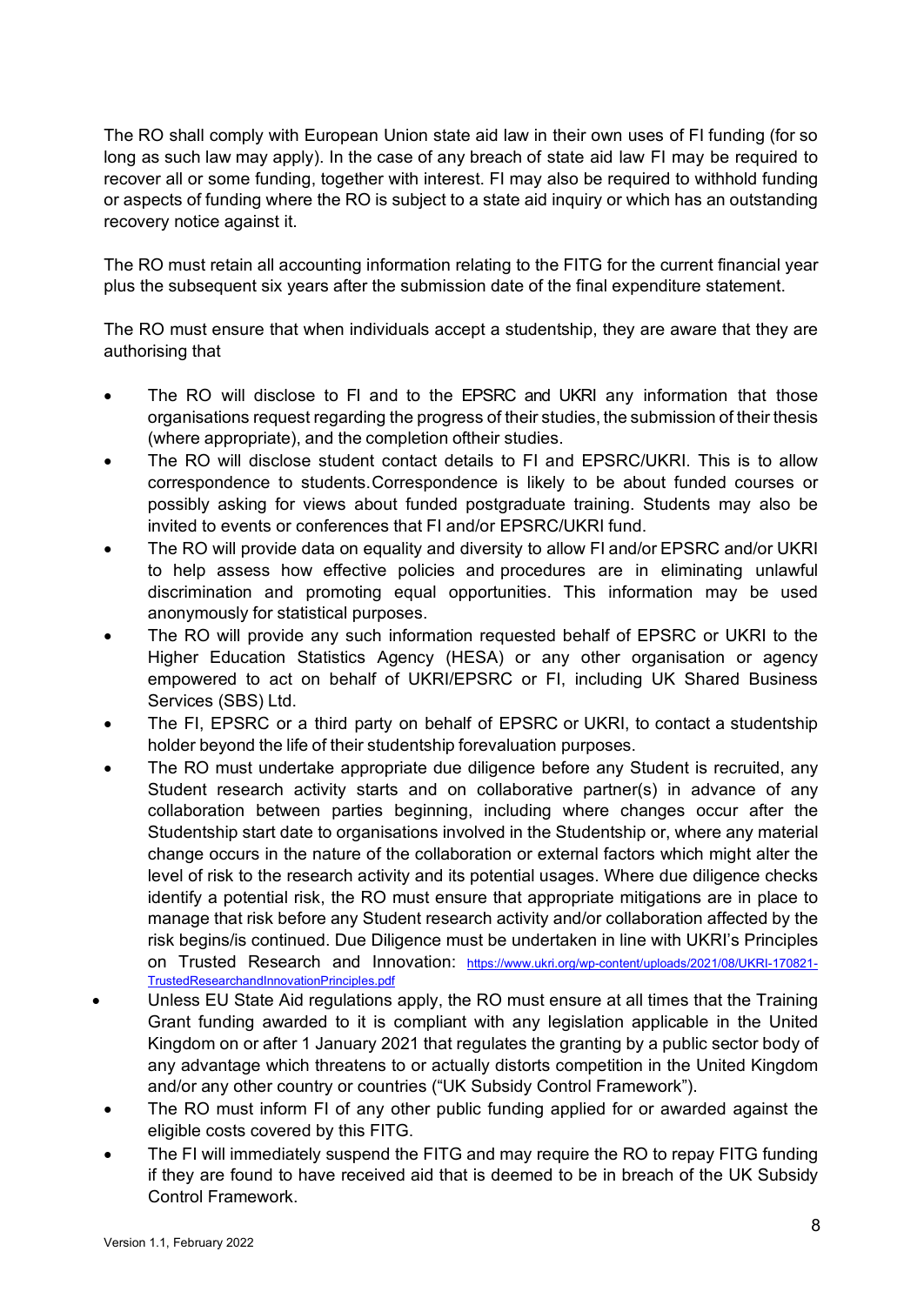- No subcontract or other agreement with a Third Party can be made which would constitute a breach of the UK Subsidy Control Framework.
- The EU State Aid regulations will apply to the FITG funding where the RO has returned the Grant Offer Acceptance document before 1 January 2021 or where the FITG funding will affect trade between Northern Ireland and the EU as envisaged by Article 10 of the Protocol on Ireland/Northern Ireland in the EU Withdrawal Agreement. In such cases, the bullet items immediately below will apply instead of the bullet items directly above.
- Where the RO has been informed that their use of the FITG counts as either De Minimis or has been awarded the UKRI Research, Development and Innovation Scheme operating under Commission Regulation (EU) No 651/2014 (the General Block Exemption Regulation (GBER)) and subsequent amendment, the RO must ensure at all times that they are compliant with the State Aid regulations under which the FITG has been awarded.
- The RO must inform FI of any other public funding applied for or awarded against the eligible costs covered by this Training Grant. It is the RO's responsibility to ensure that the cumulative total of public funding and aid intensity You are receiving for the Training Grant does not exceed those limits stated under De Minimis or GBER. The RO must ensure that it complies with State Aid rules, which are those rules contained in Articles 107 to 109 of Section 2, Title VII, of the Common Rules on Competition, Taxation and Approximation of Laws, Consolidated versions of the Treaty on European Union and the Treaty on the Functioning of the European Union (2008/C 115/01).
- FI will immediately suspend the FITG if the RO becomes subject to a recovery order that follows on from a previous European Commission decision, which declares any aid the RO has received as illegal and incompatible with the internal market.
- Where the RO is required by an order of the European Commission to repay any Grant to FI that is found to be unlawful State Aid, interest will be charged on the amount being reclaimed from the date of payment at the applicable legislated rate.
- No subcontract or other agreement with a Third Party can be made which would constitute a breach of the RO's obligations under the EU State Aid regulations.
- The RO acknowledges that FI may be required to provide the European Commission with information about the financial assistance given to the RO by FI and the RO agrees to provide such assistance as FI shall reasonably request.

#### <span id="page-8-0"></span>FI TGC 3.1 Student Complaints/ Difficulties

The RO is responsible for ensuring that students and supervisors are aware of the conditions and any associated guidance of the FITG.

The RO is responsible for ensuring that students and supervisors have access to effective procedures for resolving problems arising from the administration and supervision of the studentship.

The RO is responsible for ensuring that students are aware of the complaints procedures and the Quality Assurance Agency (QAA) guidance for students about how to deal with complaints about universities:

[https://www.qaa.ac.uk/quality-code/advice-and-guidance/concerns-complaints-and-appeals#](https://www.qaa.ac.uk/quality-code/advice-and-guidance/concerns-complaints-and-appeals)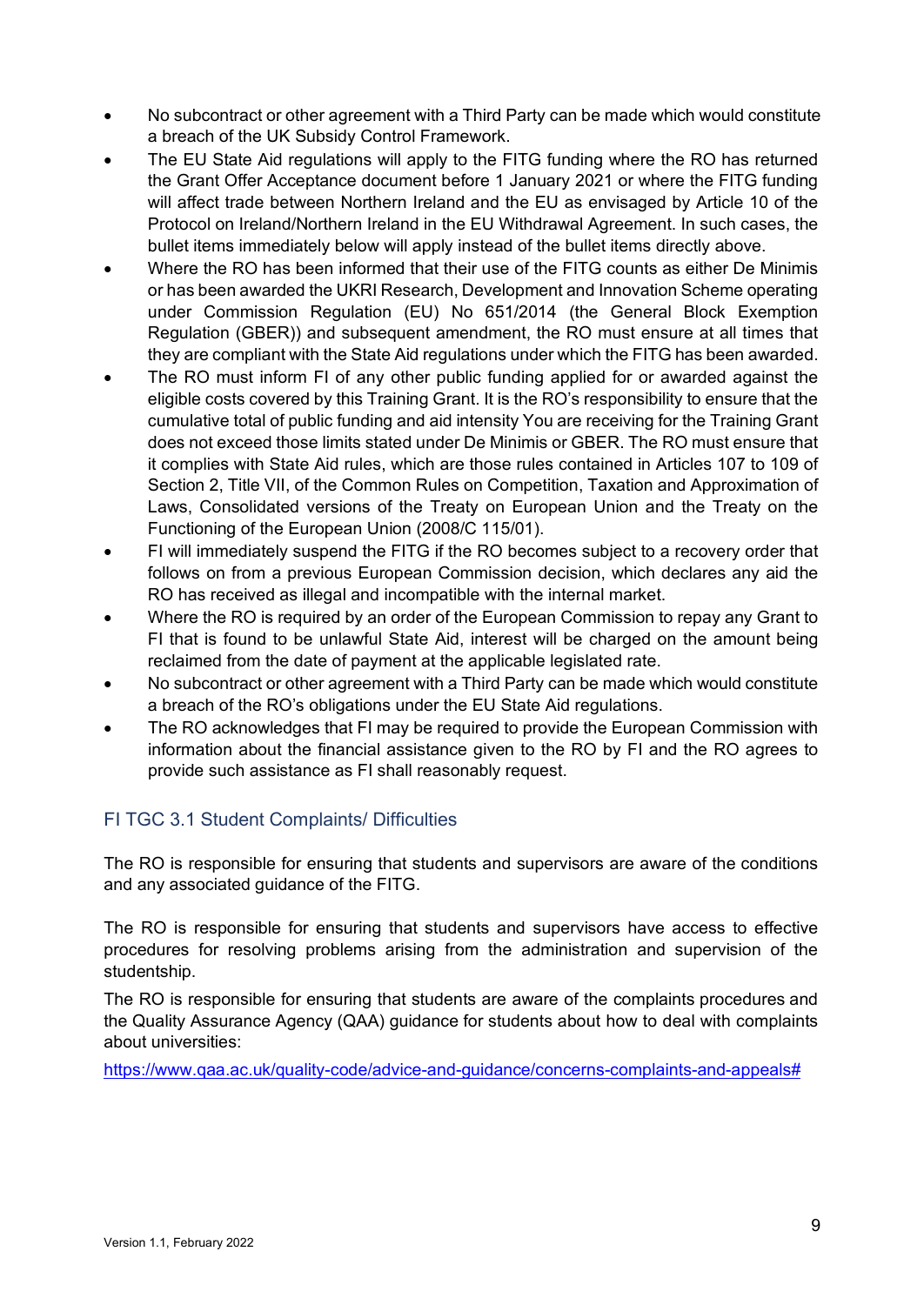# <span id="page-9-0"></span>(C) Research Governance

#### <span id="page-9-1"></span>FI TGC 4 Research Governance

It is the responsibility of the RO to ensure that the research is organised and undertaken within a framework of best practice that recognises the various factors that may influence or impact on a student's research project. Particular requirements are to ensurethat all necessary permissions are obtained before the project begins, and that there is clarityof role and responsibility among the research team (including the student) and with any collaborators. The FI and UKRI expect research to be conducted in accordance with the highest standards of research integrity and research methodology, see:

<https://www.ukri.org/about-us/policies-standards-and-data/good-research-resource-hub/research-integrity/>

#### <span id="page-9-2"></span>FI TGC 4.1 Research Ethics

The RO is responsible for ensuring that ethical issues relating to a student's research project funded from the Training Grant are identified and brought to the attention of the relevant approval or regulatory body. Approval to undertake the research must be granted before any work requiring approval begins. Ethical issues should be interpreted broadly and may encompass, among other things, relevant codes of practice, the involvementof human participants, tissue or data in research, the use of animals, research that may result in damage to the environment and the use of sensitive economic, social or personal data.

<span id="page-9-4"></span><span id="page-9-3"></span>FI TGC 4.2 Not used FI TGC 4.3 Not used

#### <span id="page-9-5"></span>FI TGC 4.4 Health and Safety

The RO is responsible for ensuring that a safe working environment is provided for all individuals associated with a student's research project. Its approach and policy on health and safety matters must meet all regulatory and legislative requirements andbe consistent with best practice recommended by the Health & Safety Executive.

Appropriate care must be taken where students are working off-site. The RO must satisfy itself that all reasonable health and safety factors are addressed.

The FI and/ or UKRI shall have the right to require the RO to undertake safety risk assessment in individual cases where health and safety is an issue, and to monitor and audit the actual arrangements made.

#### <span id="page-9-6"></span>FI TGC 4.5 Misconduct and Conflicts of Interest

The RO is required to have in place procedures for governing good research practice, and ensure that the requirements set out in the 2019 Concordat to Support Research Integrity, including any subsequent amendments, are met

<https://www.universitiesuk.ac.uk/topics/research-and-innovation/concordat-research-integrity>

and the UKRI's Policy and Guidelines on Governance of Good Research Conduct <https://www.ukri.org/our-work/supporting-healthy-research-and-innovation-culture/research-integrity/>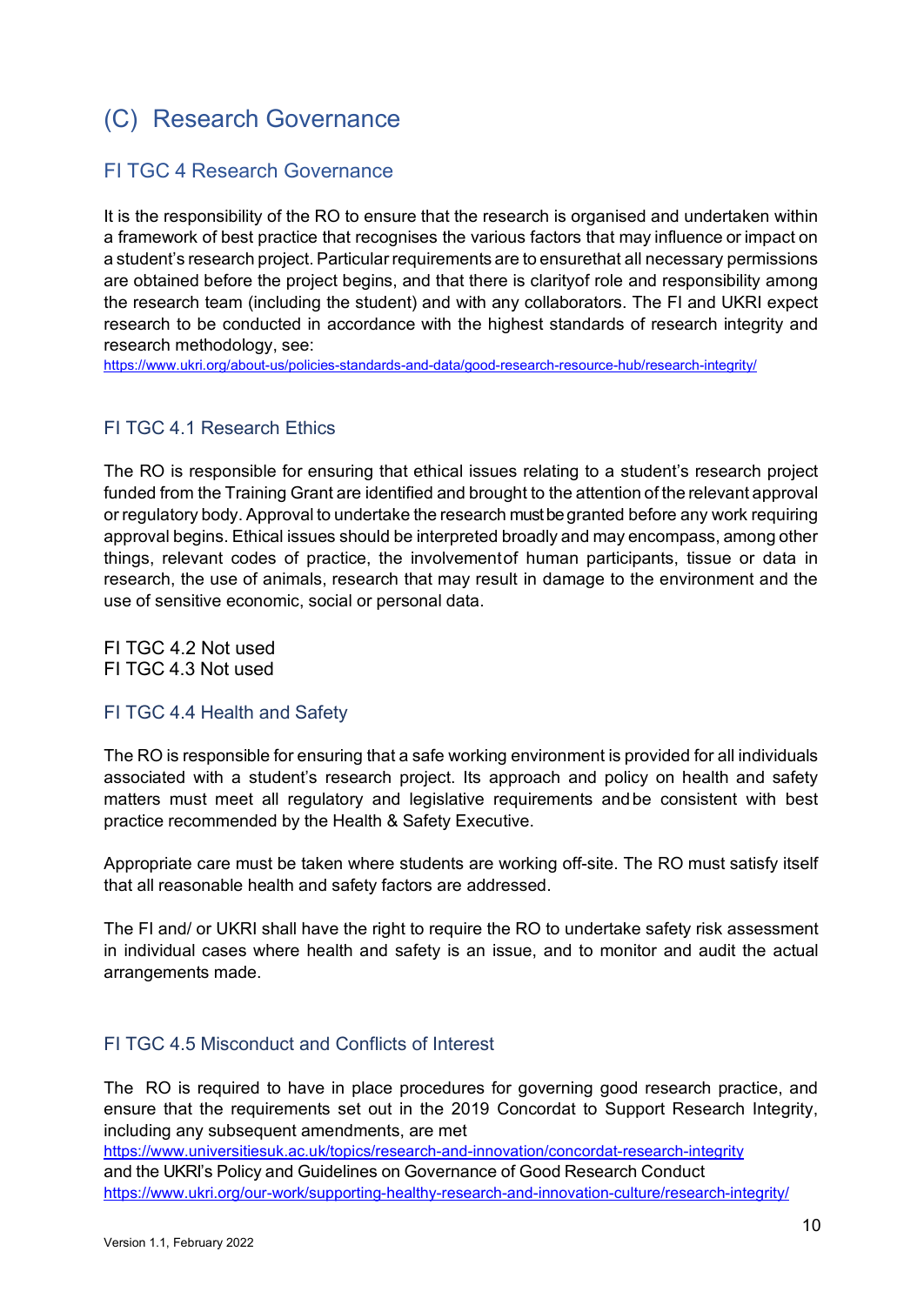The RO must ensure that potential conflicts of interest in research are declared and subsequently managed.

#### <span id="page-10-0"></span>FI TGC 4.6 Modern Slavery Act 2015

The RO acknowledges that as an organisation carrying out business in the UK it is required to comply with the Modern Slavery Act 2015. The RO will take steps to ensure its operations and supply chains are trafficking- and slavery-free, including without limitation imposing substantially similar obligations to those in this clause where it is permitted to subcontract its obligations under these grant terms so that multi-level supply chains are addressed.

The RO further agrees that neither it nor any of its officers, employees, nor so far as it is aware any subcontractor or other persons associated with it, have been convicted of any offence involving slavery and human trafficking.

The RO acknowledges and agrees that failure to comply with the Modern Slavery Act 2015 will constitute a breach of these conditions of grant, and that a continuing breach of these conditions of grant will entitle FI to suspend pending remediation, or terminate grant payments.

When requested by FI and/or the Research Council the RO must provide a copy of its annual modern slavery and human trafficking statement.

#### <span id="page-10-1"></span>FI TGC 4.7 Equality, Diversity and Inclusion

Diversity and equality must be promoted in all aspects of the recruitment and career management of Faraday Institution students as detailed in both the quidance provided to supervisors and the Faraday Institution EDI Charter which is accessible here: [www.faraday.ac.uk/terms-policies](http://www.faraday.ac.uk/terms-policies)

The RO is expected to ensure that equality, diversity and inclusion are considered and supported at all stages throughout the performance of the Training Grant, in alignment with UKRI's policies and principles at: [https://www.ukri.org/about-us/policies-standards-and-data/good-research](https://www.ukri.org/about-us/policies-standards-and-data/good-research-resource-hub/equality-diversity-and-inclusion/)[resource-hub/equality-diversity-and-inclusion/.](https://www.ukri.org/about-us/policies-standards-and-data/good-research-resource-hub/equality-diversity-and-inclusion/) The RO's approach to supporting equality, diversity and inclusion is expected to exceed all relevant legal obligations, including but not limited to those of the Equality Act 2010.

#### <span id="page-10-2"></span>FI TGC 4.8 Safeguarding

All relevant safeguarding legislation must be adhered to. We particularly draw your attention to child protection legislation and the Modern Slavery Act 2015. The RO must have sufficient policies and/or processes in place in order to foster Safeguarding.

The Faraday Institution Code of Conduct [\(www.faraday.ac.uk/terms-policies\)](http://www.faraday.ac.uk/terms-policies) describes standards of behaviour that we expect all FI students and their supervisors to adhere to while undertaking FI research, be it in a lab setting, connecting with group or project members and when interacting with other projects, with members of FIHQ, and externally, in person or in an on-line environment.

#### <span id="page-10-3"></span>FI TGC 4.9 Bullying and Harassment

The RO must have clear, well-publicised policies, processes and training in place consistent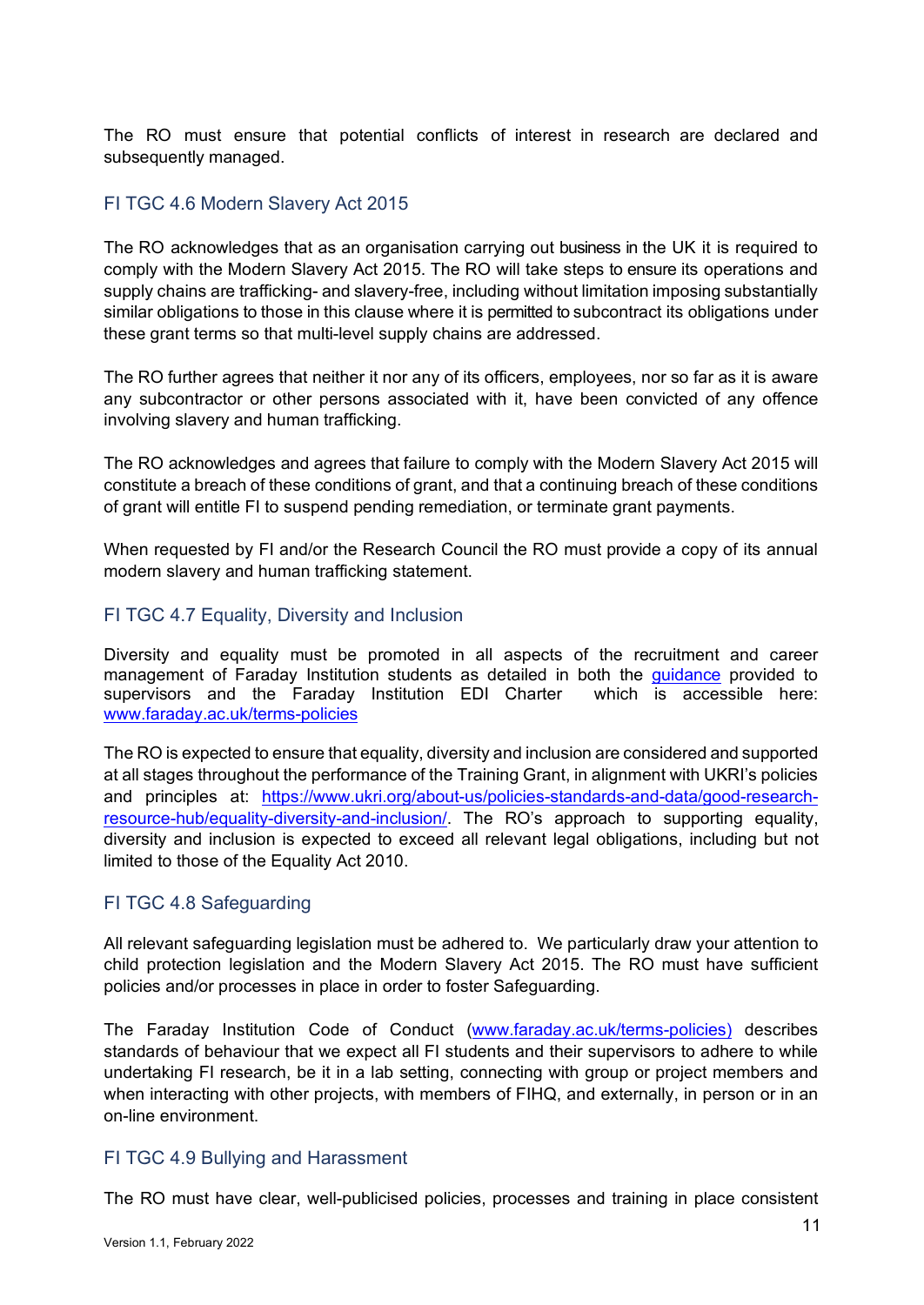with good practice. The FI expects the RO to take an organisation-wide approach to prevention, and where relevant to take into account guidance and advice as set out by:

- 1752 Group, on addressing staff sexual misconduct
- the Office for Students, on handling harassment and sexual misconduct in higher education
- the Office of the Independent Adjudicator for Students in Higher Education, on handling student complaints and academic appeals.

UKRI's Preventing Harm (Safeguarding) in Research and Innovation policy, sets out how FI expects to be informed about incidences of bullying and harassment relating to activity funded from this grant and the actions we may take where we identify that the RO does not have robust processes in place. [https://www.ukri.org/about-us/policies-standards-and-data/good-research](https://www.ukri.org/about-us/policies-standards-and-data/good-research-resource-hub/preventing-harm-in-research/)[resource-hub/preventing-harm-in-research/](https://www.ukri.org/about-us/policies-standards-and-data/good-research-resource-hub/preventing-harm-in-research/)

#### <span id="page-11-0"></span>FI TGC 4.10 Whistleblowing

The RO must have clear, well-publicised policies and processes in place that are consistent with good practice, in order to foster a supportive whistleblowing environment. The RO must also ensure their whistleblowing policy is open to doctoral students.

### <span id="page-11-1"></span>(D) Use of Funds

#### <span id="page-11-2"></span>FI TGC 5 Use of Funds

The RO must ensure proper financial management of its FITG and accountability for the use of public funds. Subject to the following conditions, FITG funds may be used, without reference to FI or Research Council, in such a manner as to best undertake the provision of training leading to the award of a postgraduate degree, which must fall within the remit of FI and the Council concerned.

FITG funds include a provision for inflation based on the GDP Deflators published by HM Government. The value of the grant may be varied by FI during the lifetime of the grant in accordance with the deflators or to take into account any other Government decisions or other changes affecting the funding available to the FI. Training grant funds cannot be used to meet the costs of an activity that will fall beyond the actual end date of the FITG, e.g. when a student's support goes beyond the end date of the FITG or when travel falls beyond the training grant period, the costs cannot be charged to the FITG even if the tickets, etc. can be purchased in advance.

Other costs, for example those associated with the administration of the training, advertising costs and the costs of open days, may be incorporated into the fee level that the RO charges to the FITG as long as the same level of fee is used for UK/EU non-Research Council funded students on similar programmes. Such costs may not be taken from the FITG other than through the fee level, unless it is explicitly included within the FITG; nor may individual students be charged additional fees above the level paid by FI.

The FI requires public funds to be deployed with due consideration to value for money across all activities.

All travel claims should evidence value for money as the primary consideration. Consequently,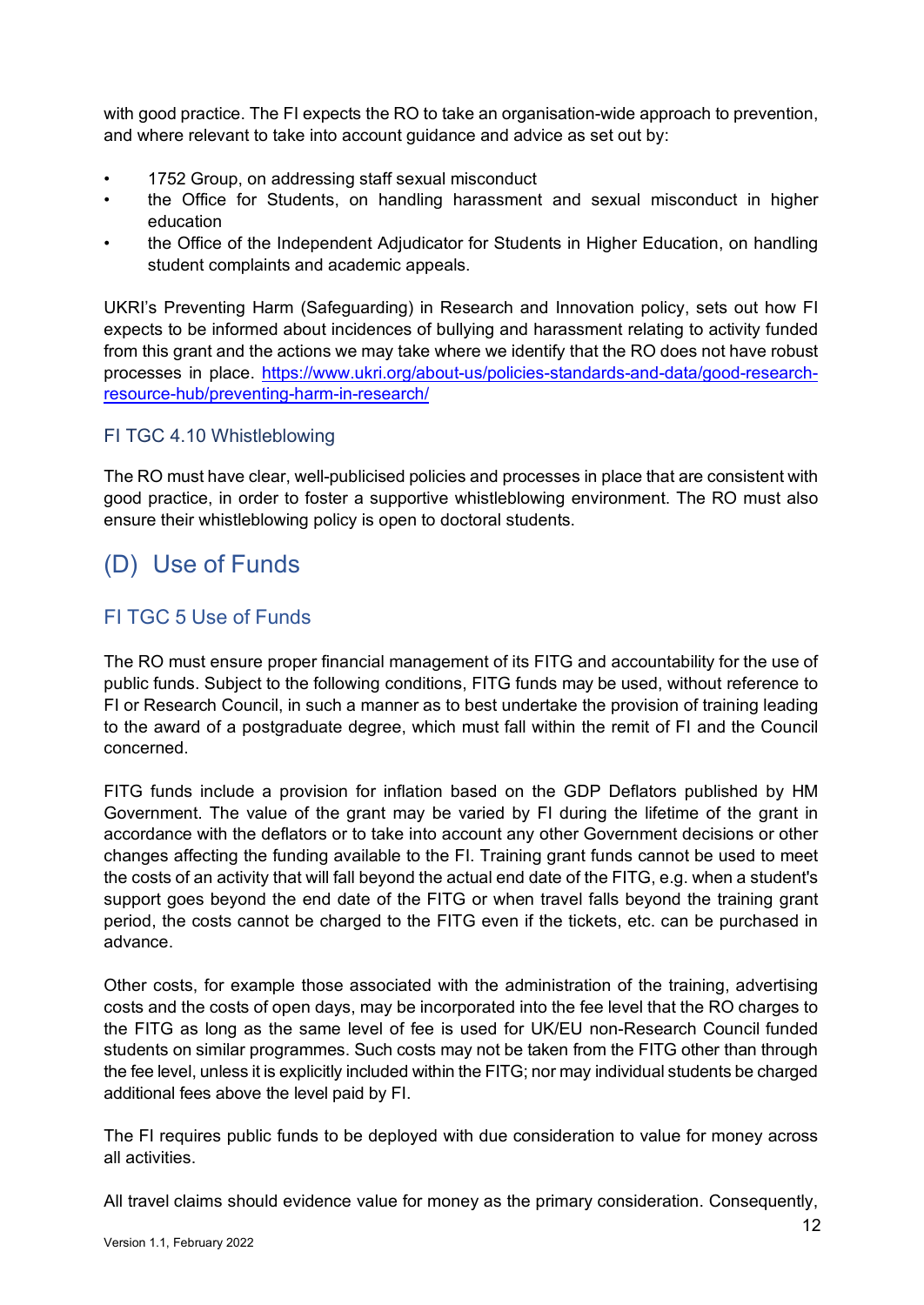these should only include travel by standard class by train and economy class by air for flights. Any exception should be clearly justified and approved within the terms of the RO policy.

The use of funding to provide full awards or fees-only awards should be in accordance with student eligibility as defined by the awarding council. ROs must comply with the EPSRC Flexbility for funders guidance when assessing candidates to receive an award from the FI [https://www.ukri.org/councils/epsrc/career-and-skills-development/studentships/flexibility-for](https://www.ukri.org/councils/epsrc/career-and-skills-development/studentships/flexibility-for-funders/)[funders/](https://www.ukri.org/councils/epsrc/career-and-skills-development/studentships/flexibility-for-funders/)

Students in full-time employment are not eligible for a stipend of any kind from FI. If a student is employed full-time, they are considered to have the necessary financial support in place to undertake their studies. A student in part-time employment may be eligible for a part-time award. Part-time awards should not be less than 50% of full time.

#### <span id="page-12-0"></span>FI TGC 6 Student Eligibility

The following section outlines the eligibility rules for EPSRC postgraduate funding (from which the FITG is funded).

The EPSRC and FI place full reliance on residential eligibility checks undertaken by the RO. When submitting student details to the Student Details Portal, ROs are confirming that they have checked the eligibility of the student to receive the level of funding allocated to them.

Heads of Department, prospective supervisors and potential students who require advice on eligibility should contact the RO Registrar's Office, the postgraduate admissions office (or equivalent).

#### <span id="page-12-1"></span>FI TGC 6.1 Residence requirements

Both home and International students must be resident in the UK for the majority of their studies and any time spent overseas should be for the purposes of fieldwork/long-term attachment.

The RO is responsible for eligibility checks on students. By submitting student details to the Je-S Student Details, the RO is confirming that the student is eligible to receive the level of funding allocated to them, in accordance with UKRI eligibility requirements.

To be classed as a home student, candidates must meet the following criteria:

- Be a UK National (meeting residency requirements), or
- Have settled status, or
- Have pre-settled status (meeting residency requirements), or
- Have indefinite leave to remain or enter

If a candidate does not meet the criteria above, they would be classed as an International student.

International students whose right to remain in the UK is by virtue of a Tier 4 Visa or Student Visa, the obligation to permit 12 months leave for maternity/paternity leave and for sickness leave and payment is subject to any restrictions on remaining in the UK, and payment of funding imposed by virtue of the legislation and guidance relating to the granting of the Tier 4 Visa or Student Visa.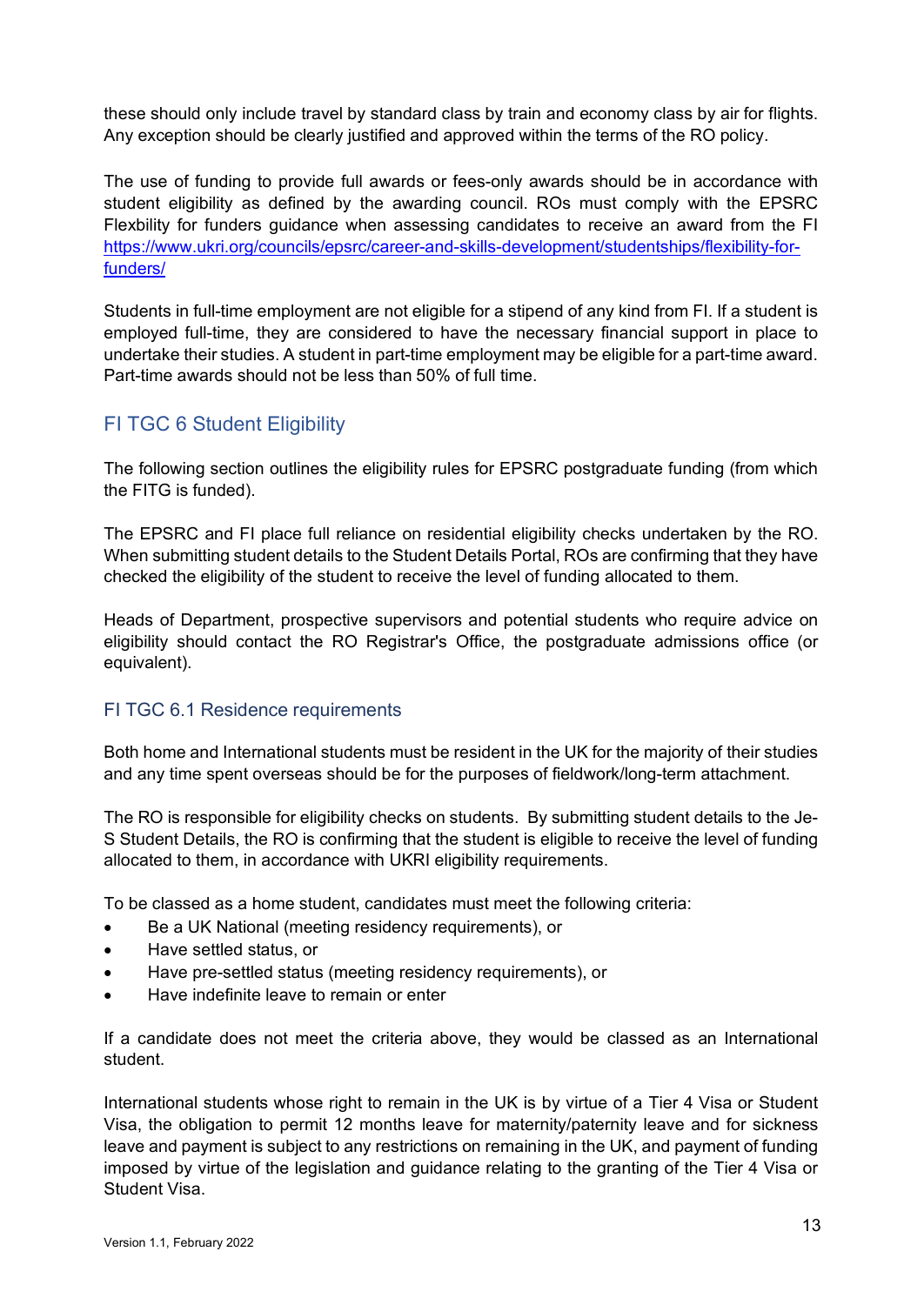Full details of the changes to EU and International Eligibility for UKRI funded studentships from Academic Year 2021/22 onwards can be found here [https://www.ukri.org/wp](https://www.ukri.org/wp-content/uploads/2021/03/UKRI-170321-InternationalEligibilityImplementationGuidance.pdf)[content/uploads/2021/03/UKRI-170321-InternationalEligibilityImplementationGuidance.pdf](https://www.ukri.org/wp-content/uploads/2021/03/UKRI-170321-InternationalEligibilityImplementationGuidance.pdf)

#### <span id="page-13-0"></span>FI TGC 6.2 Student Training

Funds may be used for student stipends, fees, project costs and the incidental costs of research training, such as travel and conference attendance, internships and to support small,local, cohortspecific conferences.

The RO must comply with UKRI Guidance and any conditions agreed with FI when deciding how to allocate funds.

Students will be full-time unless otherwise agreed with the FI. The RO may decide on the period of support for individuals. Doctoral Studentships will range between three years and up to a maximum of four years full time support depending on the student. The RO must agree with students, at the outset, the expected start and end dates for the funded period of study.

For any studentship where funding is drawn from a FITG, where a student is eligible for a full award, at least 50% of the total cost of the studentship must be drawn from the FITG. The remaining costs may be funded from other sources. From the point of the award, a student must not be expected to bear the cost of any shortfall in funding.

The allocation of funds for the incidental costs of postgraduate training should have regard forthe nature and complexity of projects and the need for fieldwork, conferences, broadening training and industrial or work placements.

Organisations may take higher fees from FITGs, if required, but it must be no higher than the level of fee that is used for UK/EU non-Research Council funded students on similar programmes. Organisations that charge above the Research Council rate for fees may not charge the student for these extra fees.

ROs may incorporate costs associated with the administration of training, advertising costs and open days, into the fee level that they charge to the Training Grant, these costs may not be taken from the Training Grant other than through the fee level, unless explicitly stated otherwise within any Specific Terms and Conditions of the Training Grant. In addition, these fees must be equal to the level of fee used for UK non-UKRI funded Students on similar programmes. Where this fee is higher than the annual rate set by UKRI, ROs may draw this from the Training Grant subject to any Specific Conditions. Home Students must not be charged additional fees, above the level paid by UKRI. For International students, ROs are able to claim the difference between home and International fees from other sources, but these costs may not be taken from the Training Grant or other UKRI funding.

The RO or other funder must not apply any conditions to a student's award, which conflict with these conditions or any guidance issued by FI or EPSRC and/or UKRI.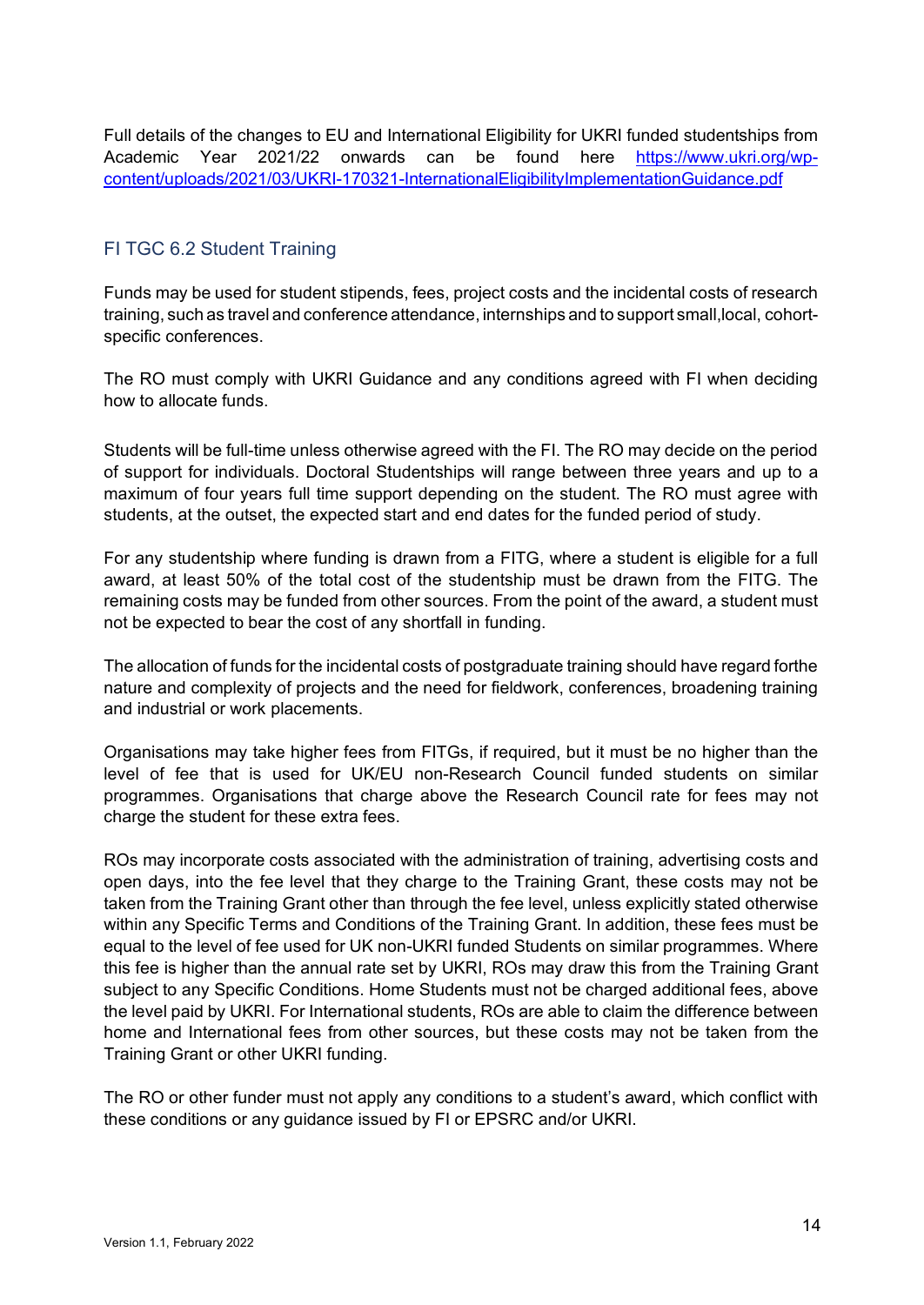The FI provides a comprehensive annual programme of required training that aims to increase the knowledge, skills and aspirations of students [https://www.faraday.ac.uk/wp](https://www.faraday.ac.uk/wp-content/uploads/2021/11/Faraday-Institution-PhD-Training-Guide-2021-22-1.pdf)[content/uploads/2021/11/Faraday-Institution-PhD-Training-Guide-2021-22-1.pdf.](https://www.faraday.ac.uk/wp-content/uploads/2021/11/Faraday-Institution-PhD-Training-Guide-2021-22-1.pdf) The Faraday Institution requires the primary supervisor to commit that the student will attend all training required and to join a 'Career coaching call' with their student and the Faraday Institution Education and Training Lead as part of the Year 3 programme. In addition, the primary supervisor will be required to make themselves available for any additional calls that are needed in relation to the wellbeing and career progress of their Faraday Institution PhD student.

#### <span id="page-14-0"></span>FI TGC 6.3 Changing between full-time and part-time study

The RO may approve a change in the mode of study from part-time to full-time.

Possible reasons for a change of mode of study may include changes in a student's personal or employment circumstances. The RO should not approve a change of the mode of study for health reasons unless medical evidence indicates that part-time study is feasible and full-time study is not. In other cases, a suspension is the more appropriate course of action.

ROs should not, without consultation with FI, agree to:

- More than one change of mode of study during any one studentship.
- A change of mode of study in the final six months of a studentship.

#### <span id="page-14-1"></span>FI TGC 6.4 Extensions, Suspensions and Terminations of Studentships

The FI expects students to complete their training in a single continuous period and do not encourage the suspension of awards. Where suspensions are agreed, total periods of suspension must not normally exceed one calendar year during the lifetime of the award. Sympathetic consideration should be given to requests for abeyance due to personal or family reasons. The studentship end dates and expected submission dates should be amended on the Je-S SD to reflect periods of abeyance.

The RO must make suitable arrangements for coping with absences of students for illness, maternity leave, Ordinary Paternity Leave, shared parental Leave,adoption leave, extended jury service and holidays.

FITG funded students are entitled to 52 weeks of maternity or shared parental leave. The first 26 weeks should be paid at full stipend rate. The following 13 weeks should be paid at a level commensurate with employee entitlements to statutory maternity pay. This is currently 41% ofthe minimum doctoral stipend. The final 13 weeks are not paid. Partners are entitled to up to 10 days paid Ordinary Paternity Leave on full stipend. Partners may be entitled to up to 50 weeks of Shared Parental Leave; this may include paid and unpaid leave, depending on the individual circumstances, any paid leave should be at full stipend. There is no qualifying periodfor maternity, paternity, adoption or shared parental leave.

Payment of a studentship can continue for absences covered by a medical certificate for up to thirteen weeks within any 12-month period. If the illness lasts for more than thirteen weeks, the RO should make arrangements to suspend the studentship.

The RO must ensure that it is aware of unauthorised absences by students, so that future payments may be stopped and those already made in advance of need can be recovered.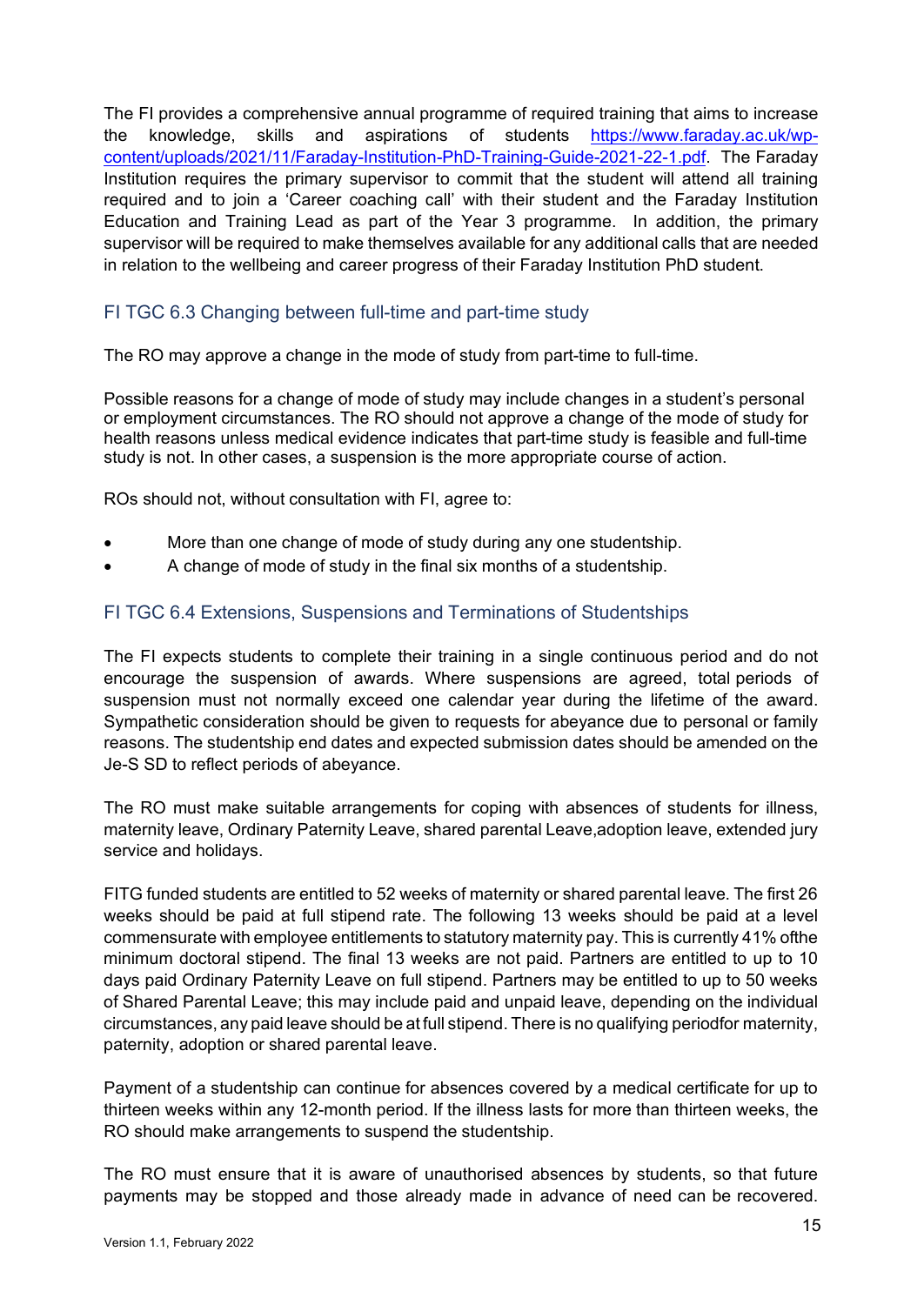Students may opt to study part-time (at least 50%) following a change in their personal circumstances.

The RO should advise the student of the conditions under which maternity, paternity, shared parental or adoption leave and stipend is given and what durationof study is required on return to study after such leave in order for the student to keep the whole value of funding paid during the period of leave. This may be calculated on a sliding scale. The RO should have in place a policy that requires it to make everyeffort to recover the value of maternity, paternity, shared parental or adoption funding from students who decide not to return to study after maternity, paternity, shared parental or adoption leave.

#### <span id="page-15-0"></span>FI TGC 6.5 Extensions

The period of a student's support may be extended at the RO's discretion and in line with these conditions above, to offset a period of genuine absence e.g. for maternity leave, shared parental Leave, adoption leave, extended absences covered by a medical certificate, extended jury service, subject to FI finding the necessary funding from its TG. Where there are insufficient funds in the FI's TG to meet a period of genuine absence, FI will on written request from the RO apply to the Research Council for compensation at the end of the Training Grant to cover the additional costs arising providing the RO can demonstrate that it lacks the flexibility to meet the costs and that it has no other contingency funding or concurrent TGs on which it could draw.

The period of a student's support must be extended in line with these FITG Terms and Conditions, to offset a period of absence for maternity leave, ordinary paternity leave, adoption leave, unpaid parental leave, absences covered by a medical certificate and extended jury service. The total period of an agreed extension must not normally exceed 12 months during the lifetime of an award.

#### <span id="page-15-1"></span>FI TGC 6.6 Early submission

In some cases, students may submit their thesis prior to the end of their award. Where the student continues to undertake work that is directly linked to their thesis, it is permissible for the doctoral award to continue to the end of the quarter in which the thesis is submitted. If the student submits on or after the original end date, then the funding must cease on the original award end date.

#### <span id="page-15-2"></span>FI TGC 6.7 Annual Leave

The RO should ensure that a clear policy on annual leave entitlement exists and that this is made known to the student at the start of their studentship. As part of the grant conditions, FI students are expected to attend compulsory training courses provided in the FI Training Programme and annual leave should be planned around these.

#### <span id="page-15-3"></span>FI TGC 6.8 Student Transfers

The FITG will not be amended to take account of the transfer of a student from one RO to another or from one department to another within the RO.

Transfers may be arranged where they are essential to the student's training e.g. when a supervisor is moving and no appropriate alternative supervision is available. Transfers should be by agreement between the RO concerned, and must be in accordance with any additional FI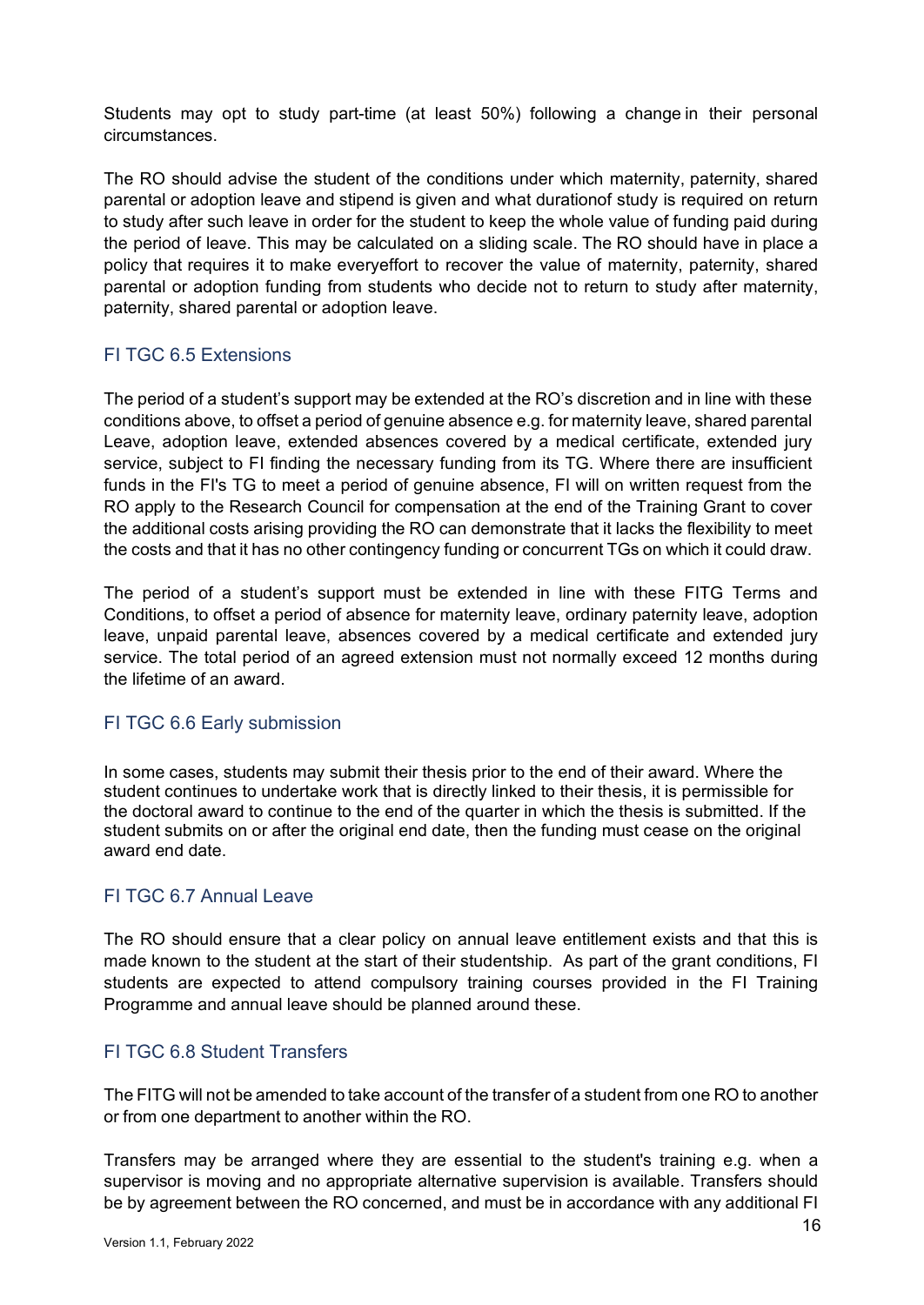and/EPSRC/UKRI requirements. The FI expects that the arrangements for such a transfer would include the relevant funds and that the RO, department or supervisor to which the student is transferring will provide a suitable training experience, including significant research activity in a research area appropriate to the studentship. The SD should be updated following a student transfer (noting that for doctoral students the 'submitting RO' must be changed (as well as the 'degree awarding RO') to ensure that the correct RO is surveyed).

The RO must not agree a transfer to an institution, which is not eligible for FI or EPSRC funding or to a course or programme of study which falls wholly outside FI or EPSRC's remit. If the transfer occurs after the end of the award but before the submission date, the student will be surveyed at the original RO.

#### <span id="page-16-0"></span>FI TGC 6.9 Decision not to transfer to doctoral study

ROs should make every effort to ensure that the students they recruit to a doctoral award do intend to continue to doctoral study and are well-prepared to complete their doctorate. It is recognised that, despite the best efforts of all concerned, some students will not be in a position to transfer to doctoral study. Where a student who has commenced their award with the intention of undertaking doctoral study, fails to meet the requirements to allow transfer to doctoral study (upgrade), there are two options.

If the student is not continuing to study, then the award must be terminated from the date the student's registration ceases and any funding overpaid to the student must be reclaimed.

It may be agreed that the student can continue towards a Master's qualification and this will be confirmed as the exit point for that student. In this case, it is permissible for the student's funding to continue up to the date the dissertation is submitted. The RO must make every effort to ensure the decision to proceed to a Master's instead of a doctorate is taken as soon as possible. Once agreed, there must be a clearly communicated and timely deadline for completion of the Masters. In addition, please note that all students who continue studies beyond one year are included in the annual submission survey and Masters-level qualifications are not recorded as doctoral outcomes.

The RO, in discussion with the FI, the supervisor(s) and the student, must agree how to proceed.

#### <span id="page-16-1"></span>FI TGC 6.10 Disabled Students' Allowances

ROs should be aware that students funded from any EPSRC Training Grant are eligible for additional support from EPSRC where, because of disability, they areobliged to incur additional expenditure in undertaking their training. See the UKRI Disabled Students' Allowances Framework Document and guidance from the EPSRC on the DisabledStudents' Allowance [https://www.ukri.org/wp-content/uploads/2021/04/UKRI-150421-DSA-Framework-March-](https://www.ukri.org/wp-content/uploads/2021/04/UKRI-150421-DSA-Framework-March-2021.pdf)[2021.pdf](https://www.ukri.org/wp-content/uploads/2021/04/UKRI-150421-DSA-Framework-March-2021.pdf)

ROs must comply with the UKRI Framework Document in carrying out individual assessments and, if appropriate, applying for additional funding. Application and payment arrangements willbe as specified by UKRI, save that the RO should submit any claim form to the FI, rather than direct to the UKRI, annually in advance of the UKRI deadline. The FI will submit all appropriately completed claim forms to the RC for consideration and payments will be made only on receipt of additional funds from the RC.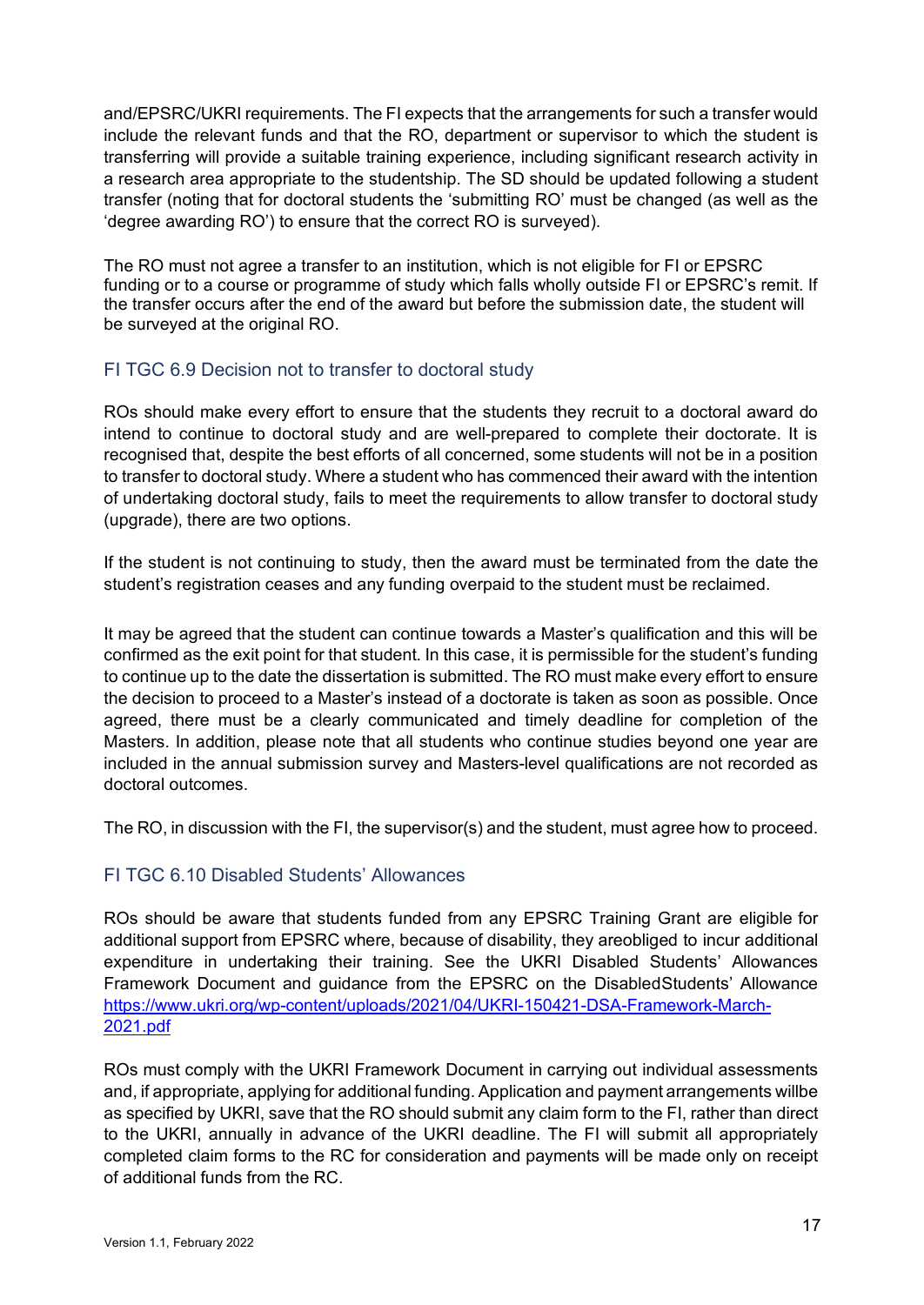#### <span id="page-17-0"></span>FI TGC 6.11 Place of Tenure

The student must live within a reasonable travel time of their RO or collaborative organisation to ensure that they are able to maintain regular contact with their department and their supervisor. This is to ensure that they are not isolated and get the full support, mentoring, training and access to facilities they need to complete their research successfully and to a high standard. The only exceptions to these requirements are to cover periods of absence that are an essential part of their study e.g. fieldwork, study visits or conference attendance.

#### <span id="page-17-1"></span>FI TGC 6.12 Demonstrating, Teaching and Other Paid Work

FI stipends are training awards and do not cover remuneration for duties which would reasonably be considered to constitute employment. Where students funded through FITGs undertake demonstration or teaching, or other types of employment in an institution, they should be paid for this in addition to receiving the Stipend.

#### <span id="page-17-2"></span>FI TGC 6.13 Other income and awards

FITGs are not means-tested. Any income received from other sources during the tenure of a studentship will not normally (see below) affect either the eligibility for the studentship, or the level of grant that a student will receive.

It is not permissible for a student to hold two awards concurrently for the same purpose. Thus if a student were to gain an award such as a scholarship from another body for study abroad for one year, for example, the studentship should be suspended for that period.

### <span id="page-17-3"></span>(E) Training Grant Arrangements and Starting Procedures

#### <span id="page-17-4"></span>FI TGC 7 Training Grant Arrangements and Starting Procedures

Training Grants are for a specified number of years, adopting fixed start and end dates.

The RO must formally accept the FITG by completing and returning the acceptance of grant in the offer letter to FI not later than 1 month of the offer letter being issued. Returning the acceptance of grant will result in a finance forecast being issued. The FITG may lapse if the offer letter is not returned by the Start Date. Submission to FI of the acceptance of grant form within the above deadlines will be taken as acceptance of the FITG on these conditions and any additional conditions set out in the offer letter.

The FI Contracts team must be notified by email [contracts@faraday.ac.uk](mailto:contracts@faraday.ac.uk) that a student has started, not later than 10 working days after the student starts. If no student has started within 1 month after the start date, the FITG will lapse.

The RO must ensure that the student is entered onto the Je-S and that the student is associated with Grant Reference as notified by FI. For grants awarded between July 2018 and March 2023, the reference number is FP/S514901/1.

Expenditure may be incurred prior to the start of the FITG and subsequently charged to the FITG, provided that it does not precede the date of the offer letter.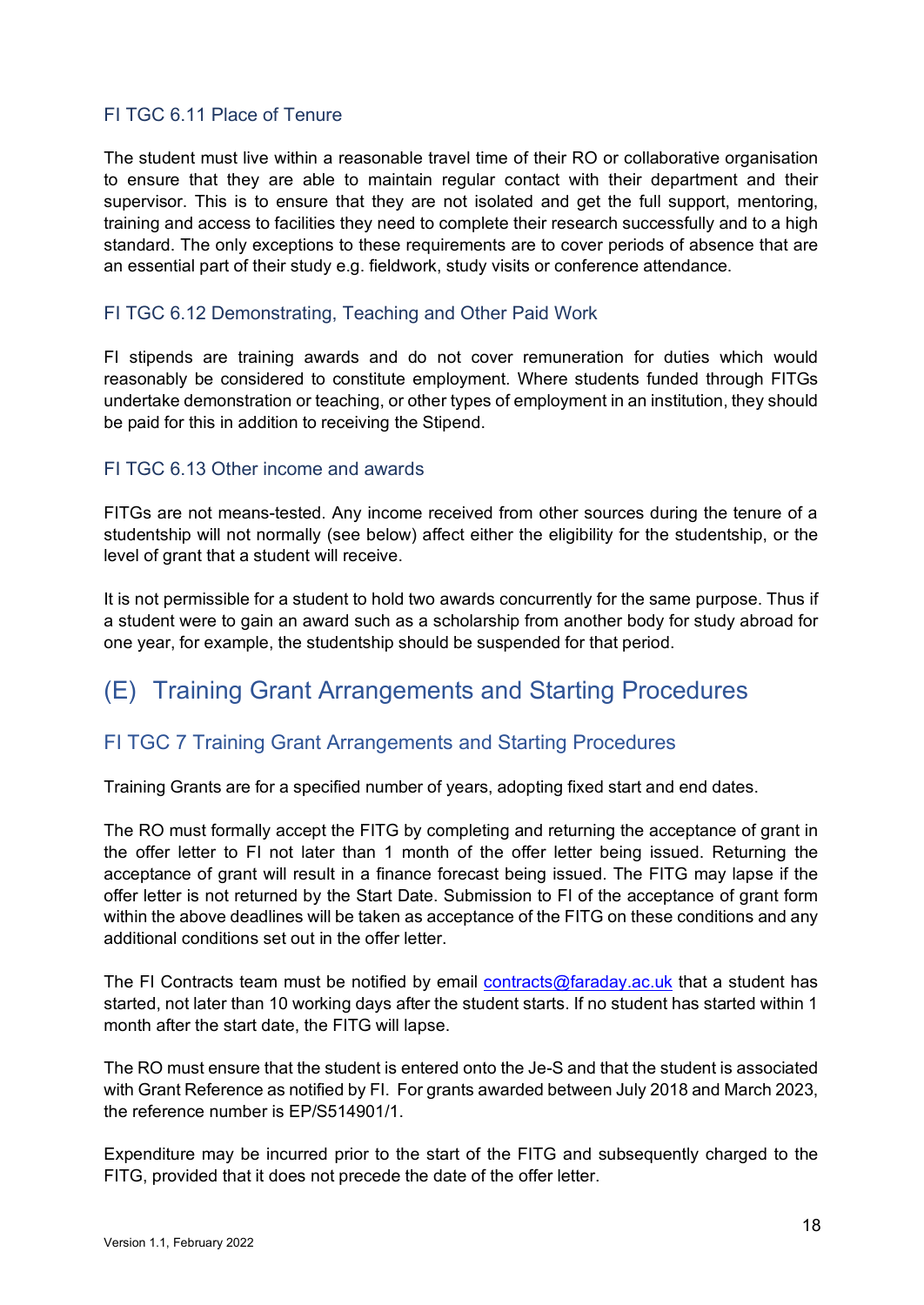It is the responsibility of the RO to ensure that any student in receipt of FI funding accepts all FI conditions applicable to their award and that the student has been made aware of the relevant Research Council and FI guidance.

# <span id="page-18-0"></span>(F) Financial Reporting, Inspection and Sanctions

#### <span id="page-18-1"></span>FI TGC 8 Annual Statement

The RO may be sent a statement to return each year showing payments made by FI and/or Research Council during the previous financial year for all the grants it holds. Where a statement is required, the RO must certify, by returning the statement, that:

- Expenditure has been incurred in accordance with the grant conditions, and
- Those grants shown as current are continuing.

No further payments will be made until the Annual Statement has been received and accepted by FI and/or Research Council.

#### <span id="page-18-2"></span>FI TGC 9 Expenditure Statements

The RO is accountable for funds dispersed and must complete and returnan Expenditure Statement at the frequency requested by the FI.

In addition, a final expenditure statement detailing expenditure incurred over the full period of the FITG must be received within three months of the end date of the grant. Once an expenditure statement has been received, and expenditure incurred has been reconciled against payments made, it will be considered as final. Any unspent funds will be recovered.

If there are exceptional reasons that will prevent submission of the expenditure statement within the period allowed, a written request may be made to FI for the submission period to be extended. The written request must be made at least 7 days before the due date passes.

The FI reserves the right to require the RO, at any time during the course of a Training Grant to provide supplementary information in support of an interim or final expenditure statement.

#### <span id="page-18-3"></span>FI TGC 10 Disclosure and Inspection

The FI reserves the right to have reasonable access to inspect the records and financial procedures associated with Training Grants or to appoint another body or individual for the purpose of such inspection. This includes expenditure by third parties. FI shall be entitled to request and/or have access to any financial records andreports that are deemed appropriate to demonstrate the regularity and propriety of expenditure, including but not limited to:

- Annual report & accounts
- External audit management letter
- ISA260 Communication with those charged with governance
- Related internal audit reports

The RO must report to the FI:

• Any investigations (and their outcomes) into research misconduct associated with the grant at the stage that it is decided to undertake an informal inquiry; and on request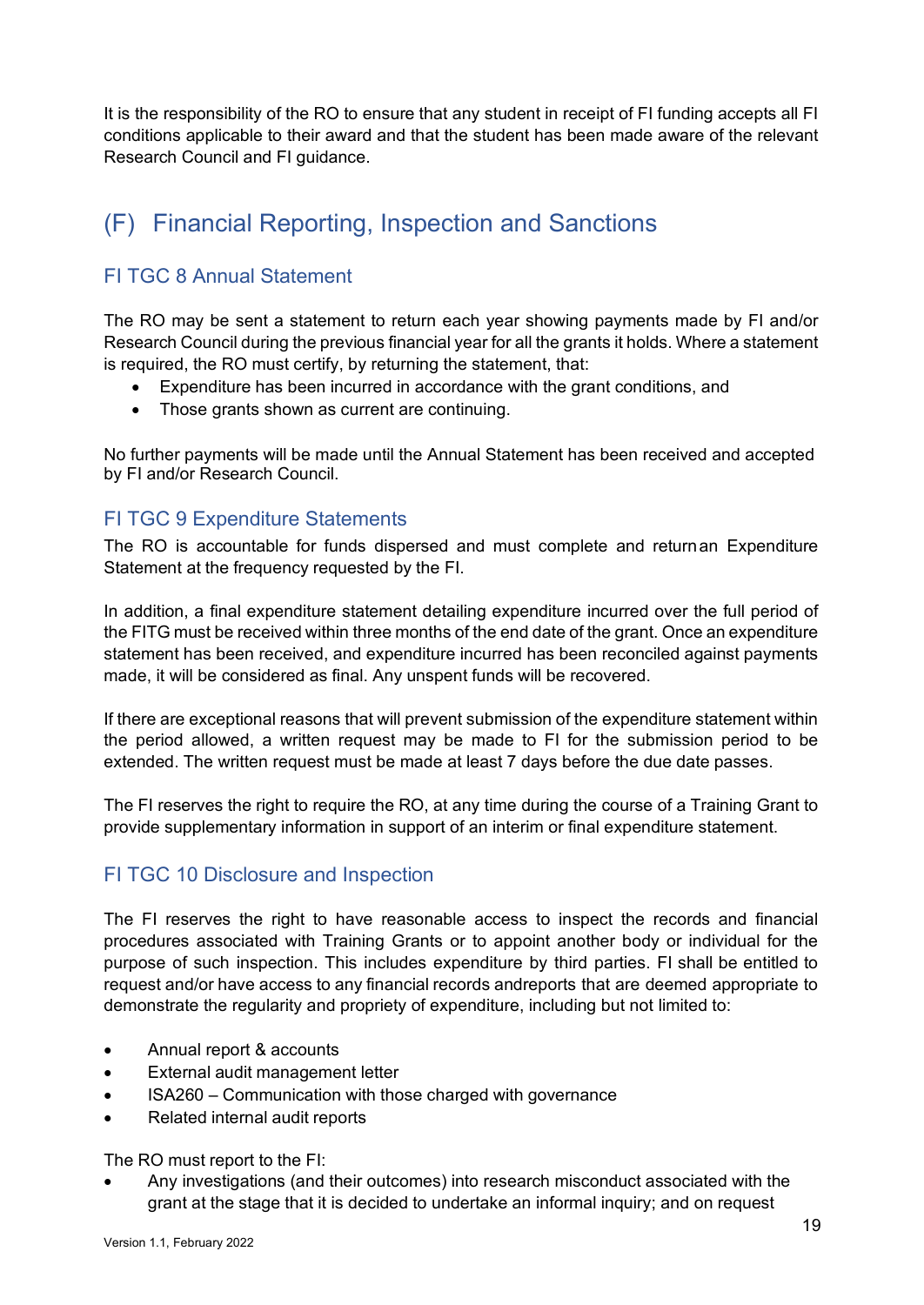provide information on:

- $\circ$  its management of research integrity and ethics;
- o details of any retractions or withdrawal of submissions/publications
- o any allegations, proven or not, of any cases of fraud.

The RO must, if required by the FI, provide a statement of account for the FITG, independently examined by an auditor who is a member of a recognised professional body, certifying that the expenditure has been incurred in accordance with the Training Grant Conditions.

The FI will undertake periodic reviews of the RO to seek assurance that grants are managed in accordance with the conditions under which they are awarded.

#### <span id="page-19-0"></span>FI TGC 11 Sanctions

The FI reserves the right to reclaim funding or impose financial sanctions and/or additional measures where it identifies any area of non-compliance with the conditionsof grant, or if any other information or circumstances come to light, which suggest a studentship has not been managed appropriately.

If the final expenditure statement is not received within the period allowed FI may recover 20% of expenditure incurred on the grant. All payments may be recovered if the statement is not received within 6 months of the end of the grant.

The FI shall be entitled to suspend payments or recover funds on grants in the event that the RO does not comply with the conditions of grant.

### <span id="page-19-1"></span>(G) Public Engagement

#### <span id="page-19-2"></span>FI TGC 12 Public Engagement

It is the responsibility of the RO, Supervisors and Students to actively communicate the research to the public at both local and national level, and to raise awareness of the role of science and research in any related issues of public interest.

The RO is expected to adopt the principles, standards and good practicefor public engagement with research set out in the 2010 Concordat for Engaging the Public with Research [https://www.ukri.org/about-us/policies-standards-and-data/good-research-resource](https://www.ukri.org/about-us/policies-standards-and-data/good-research-resource-hub/public-engagement/)[hub/public-engagement/](https://www.ukri.org/about-us/policies-standards-and-data/good-research-resource-hub/public-engagement/)

The RO must create an environment in which public engagement is valued, recognised and supported. It must ensure that reliable systems and processes are in place so that the principles of the Concordat are embedded into practice within the RO.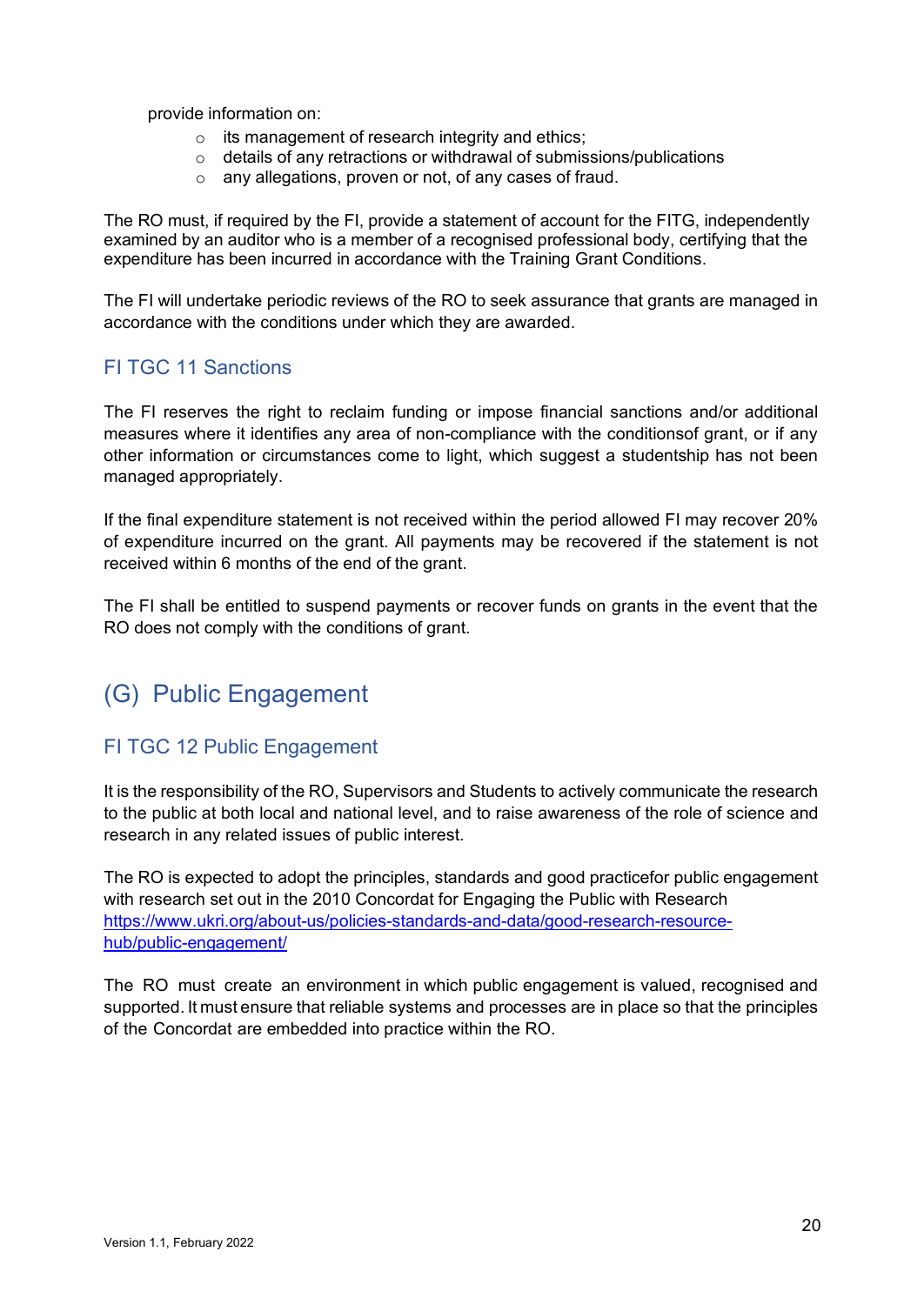## <span id="page-20-0"></span>(H) Monitoring and Information Requirements

#### <span id="page-20-1"></span>FI TGC 13 Monitoring and Information Requirements

The RO will be required to provide FI and the Research Council with standard information on students and their training programmes through the Je-S Student Details (SD) [https://je](https://je-s.rcuk.ac.uk/Handbook/pages/StudentResearcherDetails/StudentResearcherDetails.htm)[s.rcuk.ac.uk/Handbook/pages/StudentResearcherDetails/StudentResearcherDetails.htm](https://je-s.rcuk.ac.uk/Handbook/pages/StudentResearcherDetails/StudentResearcherDetails.htm) for inclusion in the FI's records and the Research Council's management information system and other uses referred to in paragraph 2. Information should be entered within one month of the student starting their studies and updated as soon as any changes occur. Failure to provide this information may result in sanctions being imposed on future payments.

The RO should inform FI of any significant changes to the student's research project funded from the FITG, including change of supervisor or project objectives, by updating the Je-S SD and notifying [contracts@faraday.ac.uk](mailto:contracts@faraday.ac.uk) at FI that a change has been made.

The FI expects that the start and end dates for the funded period of study will not be amended during the doctoral project unless exceptional circumstances apply. It will monitor any amendments to the start and end dates and reserves the option to apply originaldates for assessing when thesis submission is due.

The RO should inform FI through the Je-S SD (and notify the Contracts team at FI that a change has been made) of students whose awards have been terminated, extended or transferred within a month of the change being formally agreed by the RO.

The RO is also required to return information via the Je-S submission rate survey on the date of submission of the student's thesis.

Where the award of a doctoral degree has not been recommended, ROs should amend Je-S Student Details to reflect the actual degree awarded. If a student submits a doctoral level thesis and is subsequently awarded a lower degree e.g. MPhil, the RO should record this within Je-S Student Details as 'No Degree Awarded'. This will still be shown as a submission for the purposes of the submission rate survey, as a doctoral thesis will have been submitted. However, if the decision is taken in advance of submission that a student should submit a thesis at a lower degree level, this will be shown as a nil-submission for the purposes of the submission rate survey exercise, as no doctoral thesis will have been submitted.

The RO must make a clear statement, in compliance with data protection laws, what personal information on students is being collected for transfer to FI and the Research Council.

The Research Councils have also developed online systems to collect information on the outputs and outcomes of Training Grants and Studentships. Guidance has been issued on the use of these systems, the timing and scope of reporting and how the information may be used and published by the Research Councils. The RO must ensure that information is returned in accordance with the guidance provided.

The FI may also use an online system to collect information during the lifetime of the grant and for some years afterwards on the outputs and outcomes of research, and provide guidance on the timing and scope of reporting that is required. The RO must ensure that the system is used in accordance with any guidance provided. The FI may require a separate final report on the conduct and outcome of theproject. If so, it must be submitted by the RO within three months of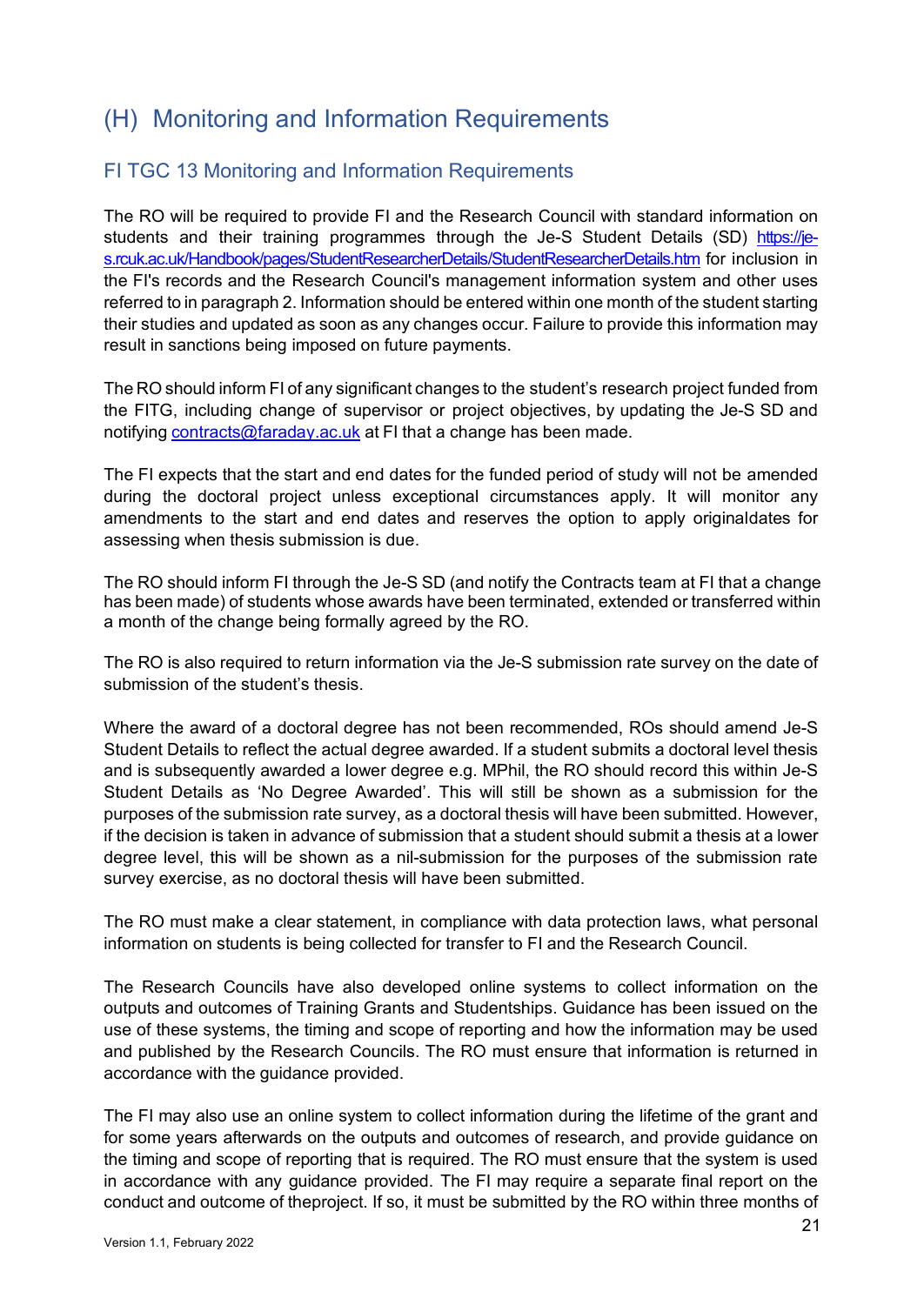the end of the grant, on the form provided. No further application from a Grant Holder will be considered while a final report is overdue.

The RO must inform FI of any changes to the Studentship that may potentially breach any applicable UK Subsidy Control Framework or State Aid regulation. In addition, the RO must inform FI of any significant changes to the Student's research project funded from the Training Grant within one month of the change being formally agreed by the RO, including change of Supervisor or project objectives, by updating the Je-S Student Details.

### <span id="page-21-0"></span>(I) Outcomes

#### <span id="page-21-1"></span>FI TGC 14 Exploitation and Impact

It is the responsibility of the RO, and all engaged in the research, to makeevery reasonable effort to ensure that the outcomes obtained in the course of the research, whether patentable or not, are used to the advantage of society and the economy. Research outcomes should be disseminated to both research and more widespread audiences - for example to inform potential users and beneficiaries of the research.

Responsibility for the arrangements relating to the ownership and management of intellectual property rests with the RO. The RO will be expected toput in place an agreement regarding the relative contributions to the creation of intellectual property and any associated revenue sharing arrangements before commercialisation or exploitation commences.

Arrangements for collaboration and/or exploitation must not prevent the future progression of research and the dissemination of research results in accordance with academic custom and practice. A temporary delay in publication is acceptable in order to allow commercial and collaborative arrangements to be established.

#### <span id="page-21-2"></span>FI TGC 15 Publication and Acknowledgement of Support

The students supported by FI Training Grant should, subject to the procedures laid down by the RO, publish the results of their research in accordance with normal academic practice and the UKRI policy on open access [https://www.ukri.org/manage-your-award/publishing-your](https://www.ukri.org/manage-your-award/publishing-your-research-findings/making-your-research-publications-open-access/)[research-findings/making-your-research-publications-open-access/.](https://www.ukri.org/manage-your-award/publishing-your-research-findings/making-your-research-publications-open-access/)

Students will be expected to set up and maintain Google Scholar and ORCID accounts to record publications and enable the FI to track activity.

Publications and other forms of media communication, including media appearances, press releases and conferences, must acknowledge the support received from FI and the Research Council, as appropriate, quoting the grant reference number if appropriate. Journal publications should acknowledge the funding source using the standard format agreed by funders and publishers and detailed in the additional information accompanying this FITG.

Journal publications should acknowledge the funding source using the standard format agreed by funders and publishers, as specified below:

For articles published in journals, or deposited in institutional or subject-based repositories, the acknowledgement of funding should take the form of a sentence as in the following example,